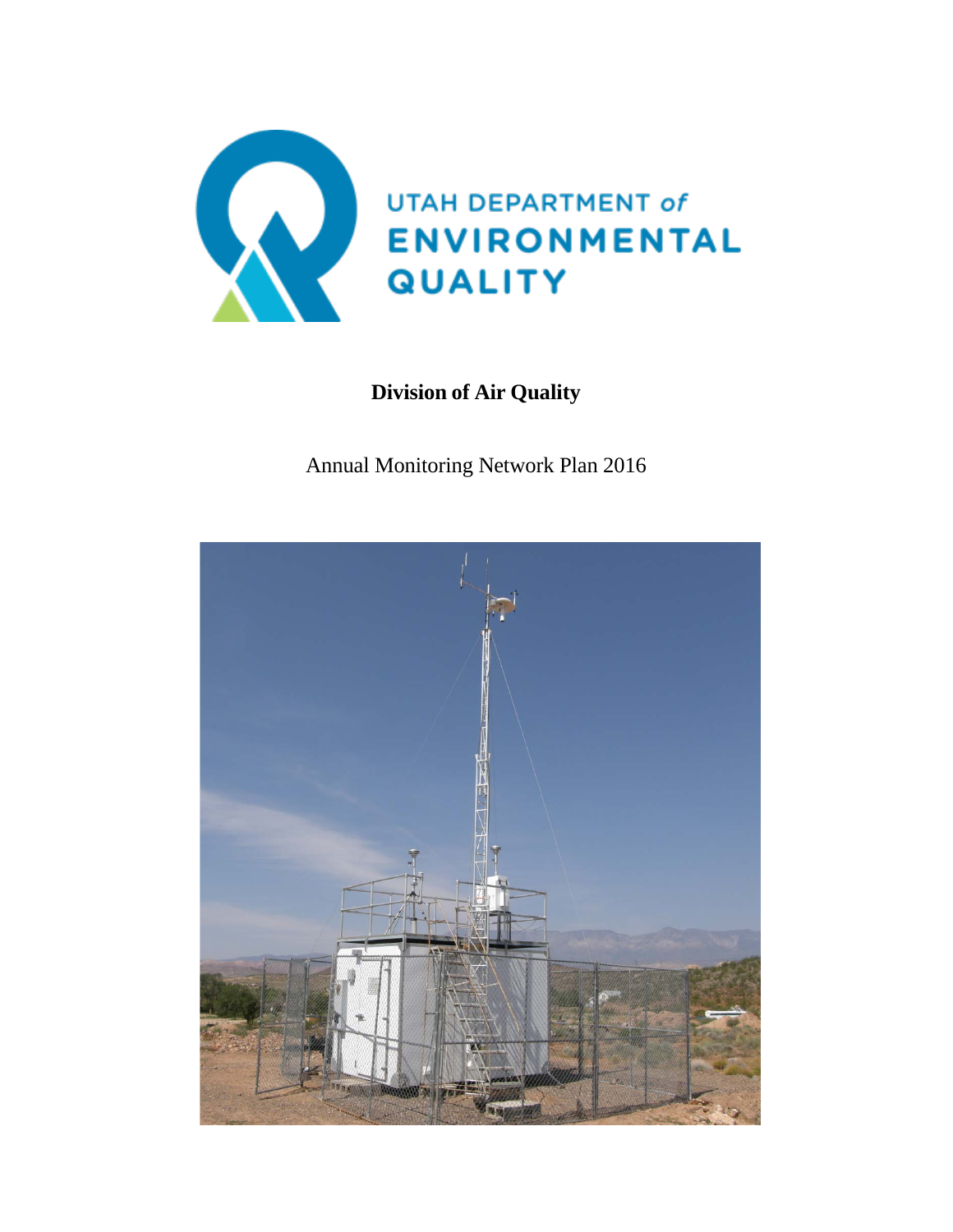# **Table of Contents**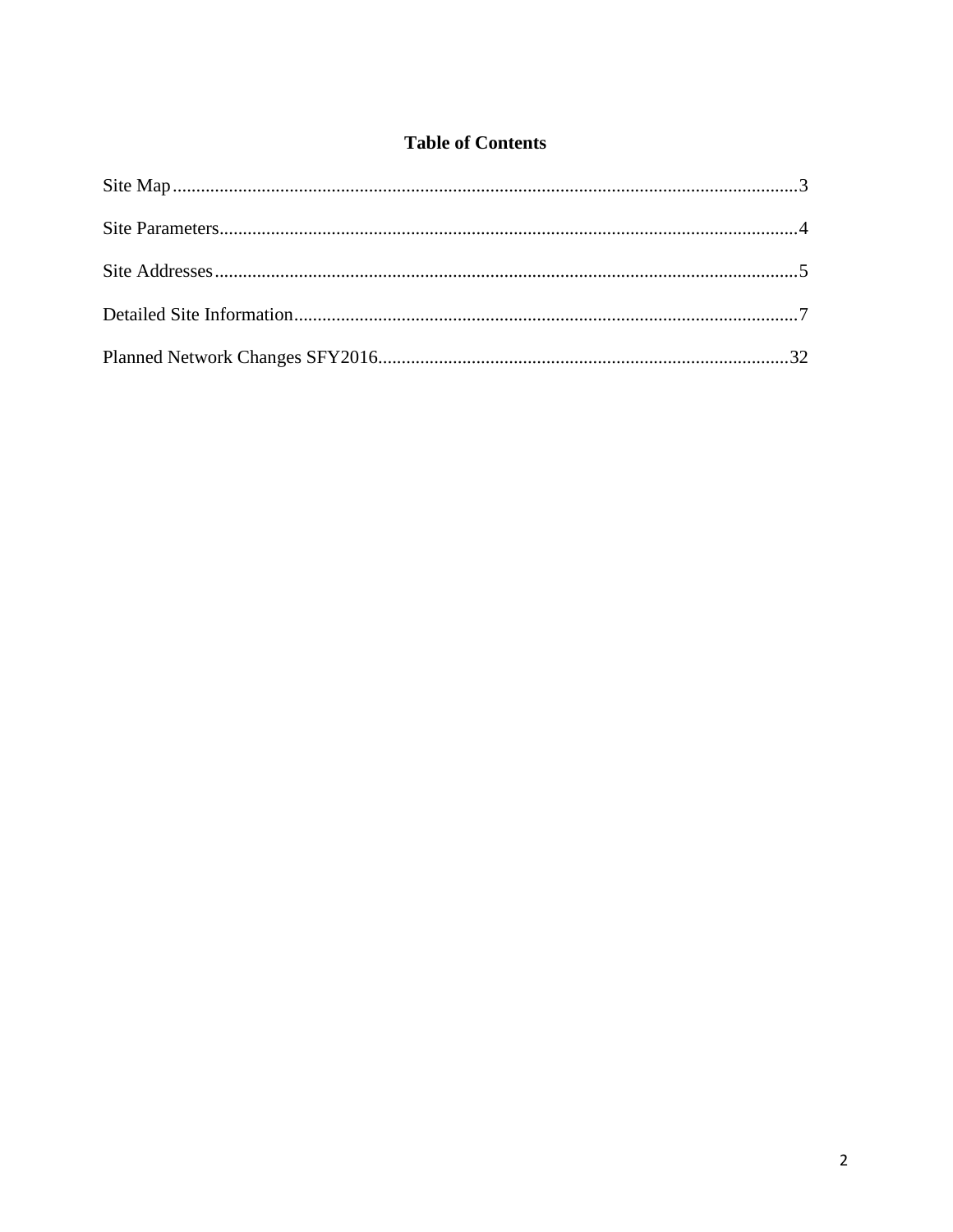# **Site Map**

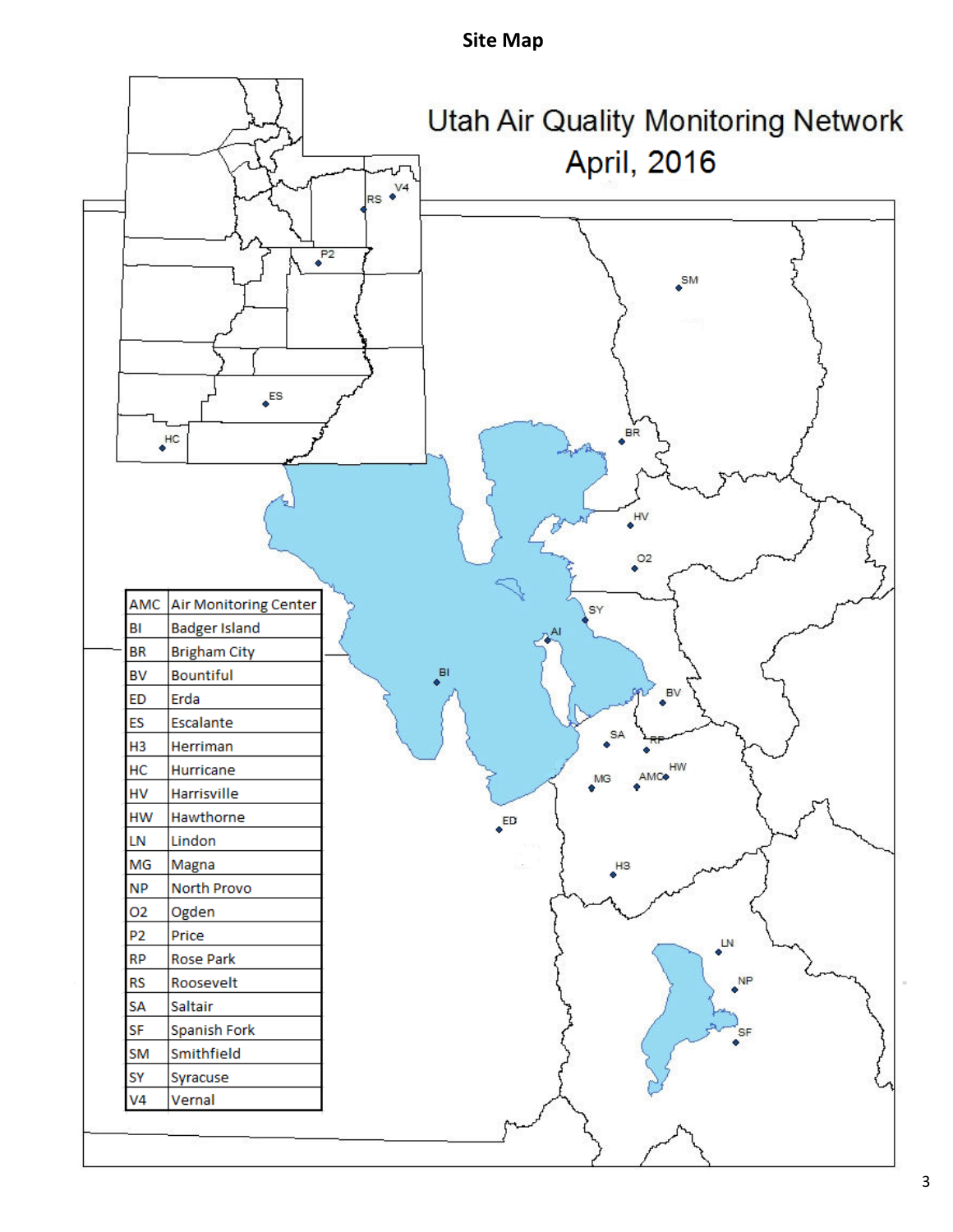# **Site Parameters**

|                  |                    |                | PM 2.5           |               |         | <b>PM 10</b>     |               | $\mathbf{PM}$ | <b>Speciation</b> |             |                |                 |                 |                 |             |             |                 | <b>Toxics</b> |             |
|------------------|--------------------|----------------|------------------|---------------|---------|------------------|---------------|---------------|-------------------|-------------|----------------|-----------------|-----------------|-----------------|-------------|-------------|-----------------|---------------|-------------|
| County           | <b>Site</b>        | <b>Primary</b> | $Co-$<br>located | Real-<br>time | Primary | $Co-$<br>located | Real-<br>time | Coarse        | PM 2.5            | Lead        | $\mathbf{O}_3$ | NO <sub>x</sub> | NO <sub>y</sub> | SO <sub>2</sub> | $\bf CO$    | Hg          | NH <sub>3</sub> | <b>PAMS</b>   | MET.        |
| Cache            | Smithfield         | 1/1            | $1/12$           | $\mathbf X$   | 1/3     | $1/12$           | $\mathbf X$   | $\mathbf X$   |                   |             | $\mathbf X$    | $\mathbf X$     |                 |                 |             |             |                 |               | $\mathbf X$ |
| <b>Box Elder</b> | Brigham<br>City    | 1/3            |                  | $\mathbf X$   |         |                  |               |               |                   |             | $\mathbf X$    |                 |                 |                 |             |             |                 |               | $\mathbf X$ |
| Weber            | Ogden #2           | 1/1            |                  | $\mathbf X$   | $1/1\,$ |                  | $\mathbf X$   | $\mathbf X$   |                   |             | $\mathbf X$    | $\mathbf X$     |                 |                 | $\mathbf X$ |             |                 |               | $\mathbf X$ |
|                  | Harrisville        |                |                  |               |         |                  |               |               |                   |             | $\mathbf X$    |                 |                 |                 |             |             |                 |               | $\mathbf X$ |
|                  | Bountiful          | $1/3$          |                  | $\mathbf X$   | $1/6$   | $1/60$           |               |               | $\mathbf X$       |             | $\mathbf X$    | $\mathbf X$     |                 |                 |             |             |                 | $\mathbf X$   | $\mathbf X$ |
| <b>Davis</b>     | Antelope<br>Island |                |                  |               |         |                  |               |               |                   |             |                |                 |                 |                 |             |             |                 |               | $\mathbf X$ |
|                  | Syracuse           |                |                  |               |         |                  |               |               |                   |             |                |                 |                 |                 |             |             |                 |               | $\mathbf X$ |
|                  | AMC                |                |                  |               |         |                  |               |               |                   |             |                |                 |                 |                 |             | $\mathbf X$ | $\mathbf X$     |               | $\mathbf X$ |
|                  | Hawthorne          | 1/1            |                  | $\mathbf X$   | 1/1     |                  | $\mathbf X$   | $\mathbf X$   | $\mathbf X$       |             | $\mathbf X$    | $\mathbf X$     | $\mathbf X$     | $\mathbf X$     | $\mathbf X$ |             |                 |               | $\mathbf X$ |
| <b>Salt Lake</b> | Herriman           |                |                  | $\mathbf X$   | 1/1     |                  | $\mathbf X$   | $\mathbf X$   |                   |             | $\mathbf X$    | $\mathbf X$     |                 |                 |             |             |                 |               | $\mathbf X$ |
|                  | Magna              | $1/3$          |                  |               | $1/3$   |                  |               |               |                   | $\mathbf X$ |                |                 |                 |                 |             |             |                 |               | $\mathbf X$ |
|                  | Rose Park          | $1/1\,$        | $1/12$           |               |         |                  |               |               |                   |             |                |                 |                 |                 |             |             |                 |               |             |
|                  | Saltair            |                |                  |               |         |                  |               |               |                   |             |                |                 |                 |                 |             |             |                 |               | $\mathbf X$ |
|                  | Erda               | 1/3            |                  | $\mathbf X$   |         |                  |               |               |                   |             | $\mathbf X$    | $\mathbf X$     |                 |                 |             |             |                 |               | $\mathbf X$ |
| <b>Tooele</b>    | Badger<br>Island   |                |                  |               |         |                  |               |               |                   |             |                |                 |                 |                 |             |             |                 |               | $\mathbf X$ |
|                  | North<br>Provo     | 1/1            |                  | $\mathbf X$   | $1/3$   | 1/12             | $\mathbf X$   | $\mathbf X$   |                   |             | $\mathbf X$    | $\mathbf X$     |                 |                 | $\mathbf X$ |             |                 |               | $\mathbf X$ |
| Utah             | Lindon             | 1/1            | $1/12$           | $\mathbf X$   | $1/1\,$ |                  | $\mathbf X$   | $\mathbf X$   | $\mathbf X$       |             |                |                 |                 |                 |             |             |                 |               | $\mathbf X$ |
|                  | Spanish<br>Fork    | 1/3            |                  |               |         |                  |               |               |                   |             | $\mathbf X$    |                 |                 |                 |             |             |                 |               | $\mathbf X$ |
| <b>Uintah</b>    | Vernal             |                |                  | $\mathbf X$   |         |                  |               |               |                   |             | $\mathbf X$    | $\mathbf X$     |                 |                 |             |             |                 |               | $\mathbf X$ |
| <b>Duchesne</b>  | Roosevelt          |                |                  | $\mathbf X$   |         |                  |               |               |                   |             | $\mathbf X$    | $\mathbf X$     |                 |                 |             |             |                 |               | $\mathbf X$ |
| <b>Carbon</b>    | Price #2           |                |                  |               |         |                  |               |               |                   |             | $\mathbf X$    | $\mathbf X$     |                 |                 |             |             |                 |               | $\mathbf X$ |
| Garfield         | Escalante          |                |                  |               |         |                  |               |               |                   |             | $\mathbf X$    |                 |                 |                 |             |             |                 |               |             |
| Washington       | Hurricane          | $1/3$          |                  | $\mathbf X$   | 1/3     |                  |               |               |                   |             | $\mathbf X$    | $\mathbf X$     |                 |                 |             |             |                 |               | X           |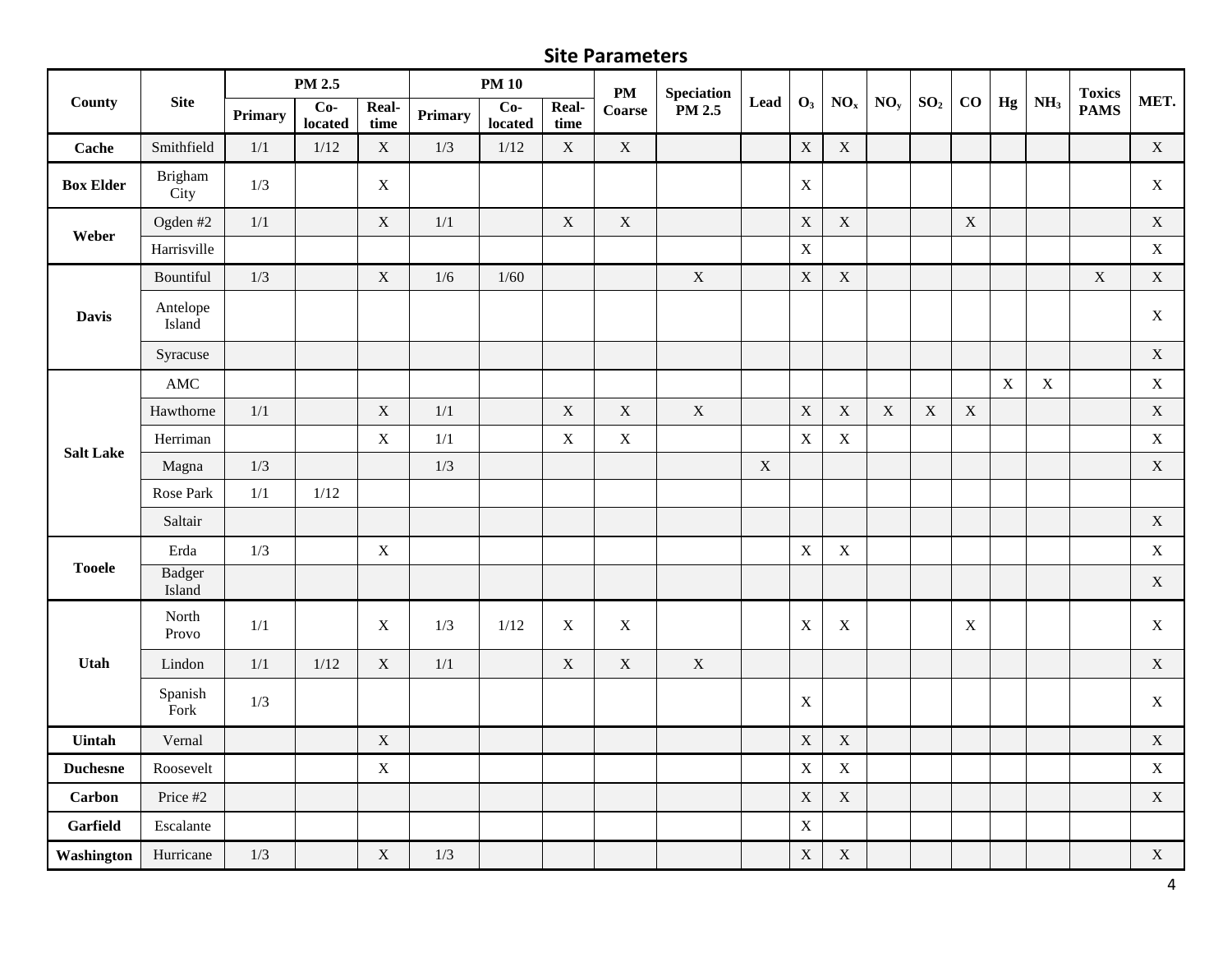# **Site Addresses**

|                  |                                |                                      |                                               | <b>UTM</b>      | <b>UTM</b>     |                              |
|------------------|--------------------------------|--------------------------------------|-----------------------------------------------|-----------------|----------------|------------------------------|
| <b>County</b>    | <b>EPA AIRS</b><br><b>Code</b> | <b>Station Name</b><br>- Code        | <b>Station Address</b>                        | <b>Northing</b> | <b>Easting</b> | <b>Elevation</b><br>(meters) |
| Cache            | 490050007                      | Smithfield - SM                      | 675 West 220 North,<br>Smithfield             | 4632671         | 429270         | 1377                         |
| <b>Box Elder</b> | 490030003                      | <b>Brigham City</b><br>$-BR$         | 140 West Fishburn Dr.,<br><b>Brigham City</b> | 4593978         | 415045         | 1334                         |
| Weber            | 490571003                      | Harrisville -<br><b>HV</b>           | 425 West 2550 North,<br>Harrisville           | 4572829         | 417416         | 1331                         |
|                  | 490570002                      | Ogden #2 - O2                        | 228 East 32nd Street,<br>Ogden                | 4562188         | 418249         | 1316                         |
|                  | 490110004                      | Bountiful -<br><b>BV</b>             | 171 West 1370 North,<br>Bountiful             | 4528360         | 425503         | 1309                         |
| Davis            | 490116001                      | Antelope<br>Island - AI              | Great Salt Lake                               | 4543850         | 396506         | 1359                         |
|                  | 490116002                      | Syracuse - SY                        | Great Salt Lake                               | 4549182         | 406033         | 1284                         |
|                  | 490353011                      | <b>Air Monitoring</b><br>Center, AMC | 2861 West Parkway<br>Blvd., West Valley       | 4507220         | 418827         | 1292                         |
|                  | 490353006                      | Hawthorne -<br><b>HW</b>             | 1675 South 600 East,<br>Salt Lake City        | 4509639         | 426361         | 1306                         |
|                  | 490353012                      | Herriman #3-<br>H <sub>3</sub>       | 14058 Mirabella Drive,<br>Herriman            | 4483371         | 412184         | 1534                         |
| Salt Lake        | 490353005                      | Saltair - SA                         | Great Salt Lake                               | 4517750         | 411449         | 1282                         |
|                  | 490351001                      | Magna - MG                           | 2935 South 8560 West,<br>Magna                | 4506790         | 407536         | 1317                         |
|                  | 490353010                      | Rose Park - RP                       | 1354 West Goodwin<br>Ave., Salt Lake City     | 4516479         | 421458         | 1295                         |
|                  | 490494001                      | Lindon - LN                          | 50 North Main Street,<br>Lindon               | 4465692         | 439400         | 1442                         |
| Utah             | 490490002                      | North Provo -<br>NP                  | 1355 North 200 West,<br>Provo                 | 4456141         | 443590         | 1402                         |
|                  | 490495010                      | Spanish Fork -<br>$\rm{SF}$          | Spanish Fork Airport,<br>Spanish Fork         | 4443095         | 443761         | 1380                         |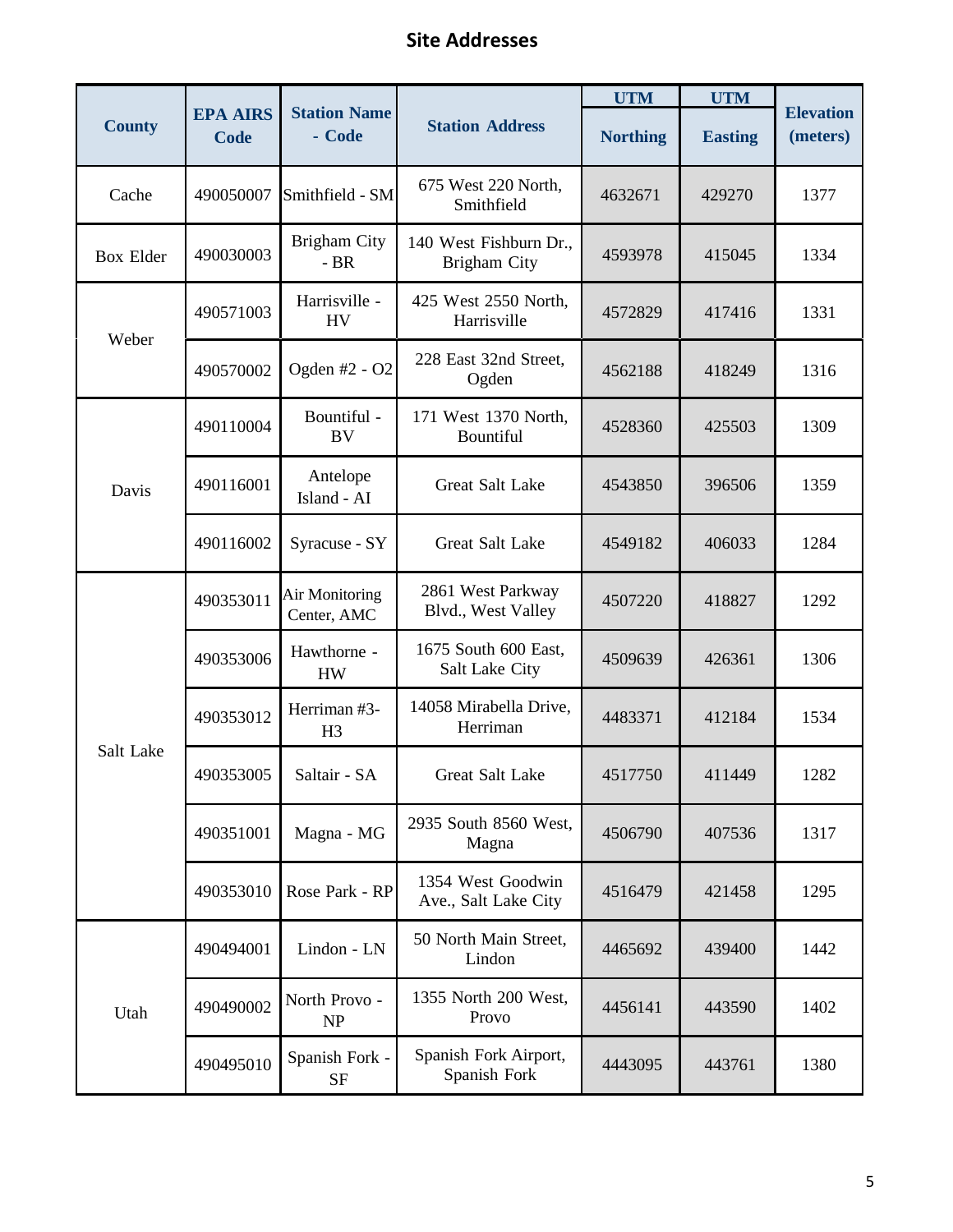# **Site Addresses**

|               |                         |                               |                                   | <b>UTM</b>      | <b>UTM</b>     |                              |
|---------------|-------------------------|-------------------------------|-----------------------------------|-----------------|----------------|------------------------------|
| <b>County</b> | <b>EPA AIRS</b><br>Code | <b>Station Name</b><br>- Code | <b>Station Address</b>            | <b>Northing</b> | <b>Easting</b> | <b>Elevation</b><br>(meters) |
| Tooele        | 490450004               | Erda - ED                     | 2163 West Erda Way,<br>Erda       | 4495298         | 385355         | 1320                         |
|               | 490456001               | Badger Island -<br>BI         | <b>Great Salt Lake</b>            | 4533506         | 368518         | 1282                         |
| Duchesne      | 490130002               | Roosevelt - RS                | 290 South 1000 West,<br>Roosevelt | 4460879         | 584230         | 1588                         |
| Uintah        | 490471003               | Vernal - V4                   | 628 North 1700 West,<br>Vernal    | 4480337         | 622012         | 1667                         |
| Carbon        | 490071003               | Price #2 - P2                 | 351 South 2500 East,<br>Price     | 4382915         | 519750         | 1740                         |
| Garfield      | 490170004               | Escalante - ES                | 755 West Main,<br>Escalante       | 4181091         | 445865         | 1789                         |
| Washington    | 490530007               | Hurricane - HC                | 147 North 870 West,<br>Hurricane  | 4117231         | 295368         | 992                          |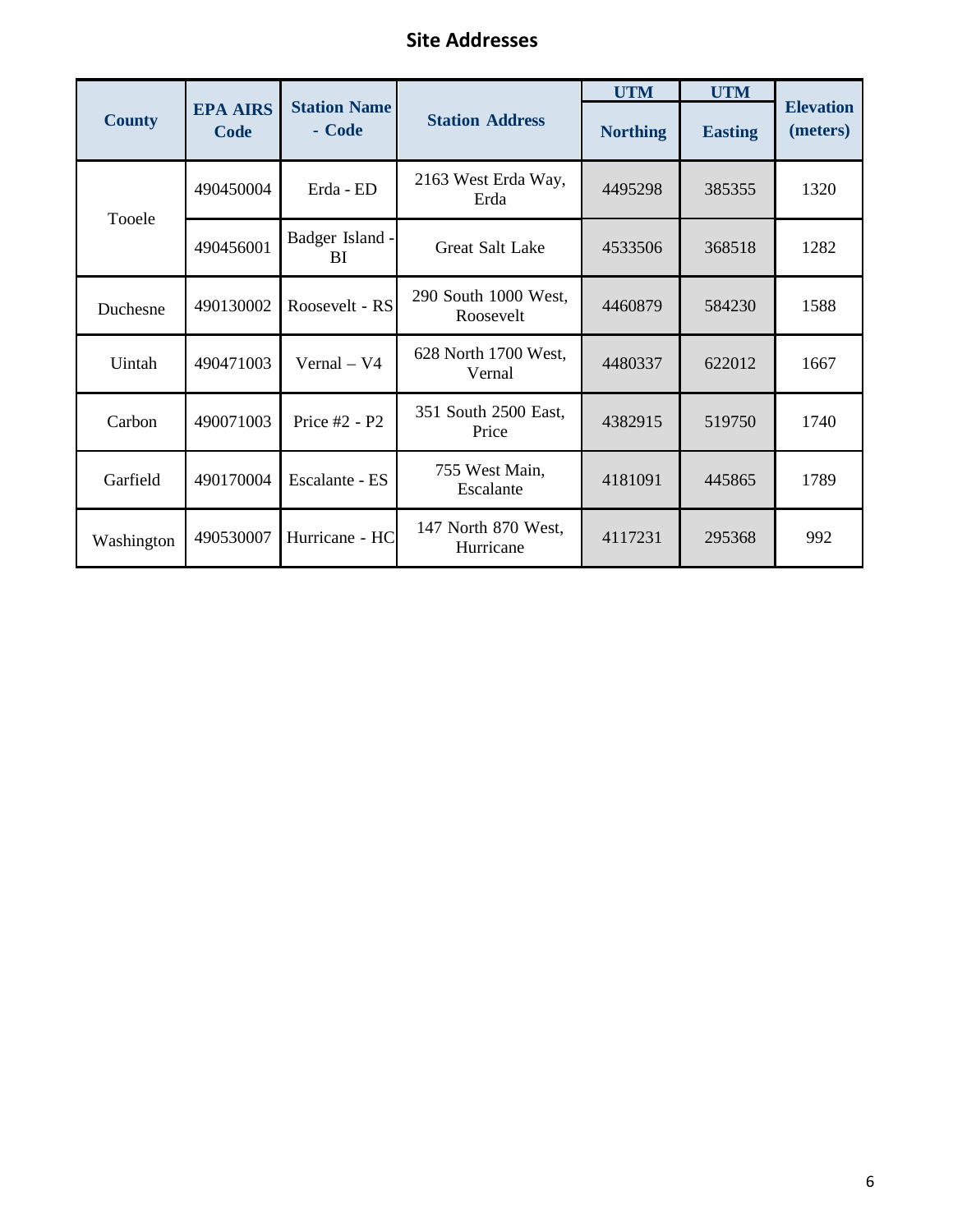# **Detailed Site Information**

| <b>Site:</b> Air Monitoring Center (AMC) | <b>Longitude:</b> $-111.9612$ | <b>Station Type:</b> SPM |                            |
|------------------------------------------|-------------------------------|--------------------------|----------------------------|
| $\textbf{AOS}_{1}: \quad 49-035-3011$    | <b>Latitude:</b> $40.7118$    |                          | <b>MSA:</b> Salt Lake City |
| <b>Address:</b> 2861 West Parkway Blvd.  | Elevation $(m): 1292$         |                          |                            |
| <b>City:</b> West Valley                 |                               |                          |                            |
| <b>County:</b> Salt Lake                 |                               |                          |                            |

# **Site Objective:**

This site is established to determine Mercury in Wet Deposition and Dry Deposition.

#### **Does the site meet the objective:**

Yes, all objectives are met.

# **Site Description:**

The site is located at the Air Monitoring Center, in the city of West Valley, Salt Lake County. **Can data from this site be used to evaluate NAAQS?:** No

| <b>Parameter</b>           | Sampling $\&$<br><b>Analysis Method</b> | <b>Operating</b><br><b>Schedule</b> | <b>Monitoring</b><br>Objective | <b>Spatial</b><br><b>Scale</b> |
|----------------------------|-----------------------------------------|-------------------------------------|--------------------------------|--------------------------------|
| Dry Dep. Mercury           | Cold Vapor Atomic Absorption            | Continuous                          | <b>Population Exposure</b>     | SPM-Transport Regional         |
| Wet Dep. Mercury           | <b>Manual NADP MDN</b>                  | Integrated 7 days                   | <b>Population Exposure</b>     | SPM-Transport Regional         |
| Ammonia                    | Manual NADP AMoN                        | Integrated 14 days                  | <b>Population Exposure</b>     | SPM-Transport Regional         |
|                            |                                         | <b>Meteorological parameters:</b>   |                                |                                |
|                            | Sampling $\&$                           | <b>Operating</b>                    | <b>Tower</b>                   | <b>Spatial</b>                 |
| <b>Parameter</b>           | <b>Analysis Method</b>                  | <b>Schedule</b>                     | Height                         | <b>Scale</b>                   |
| <b>Ambient Pressure</b>    | <b>Barometric Pressure Transducer</b>   | Continuous                          | 2 meters                       | Urban                          |
| <b>Relative Humidity</b>   | Elec. Thin Film                         | Continuous                          | 4 meters                       | Urban                          |
| <b>Leaf Wetness</b>        |                                         | Continuous                          | 4 meters                       | Urban                          |
| <b>Ambient Temperature</b> | Elec. Resistance                        | Continuous                          | 4 meters                       | Urban                          |
| <b>Wind Direction</b>      | Sonic 2D                                | Continuous                          | 4 meters                       | Urban                          |
| WD Sigma                   | Elec. EPA Method                        | Continuous                          | 4 meters                       | Urban                          |
| Wind Speed                 | Sonic 2D                                | Continuous                          | 4 meters                       | Urban                          |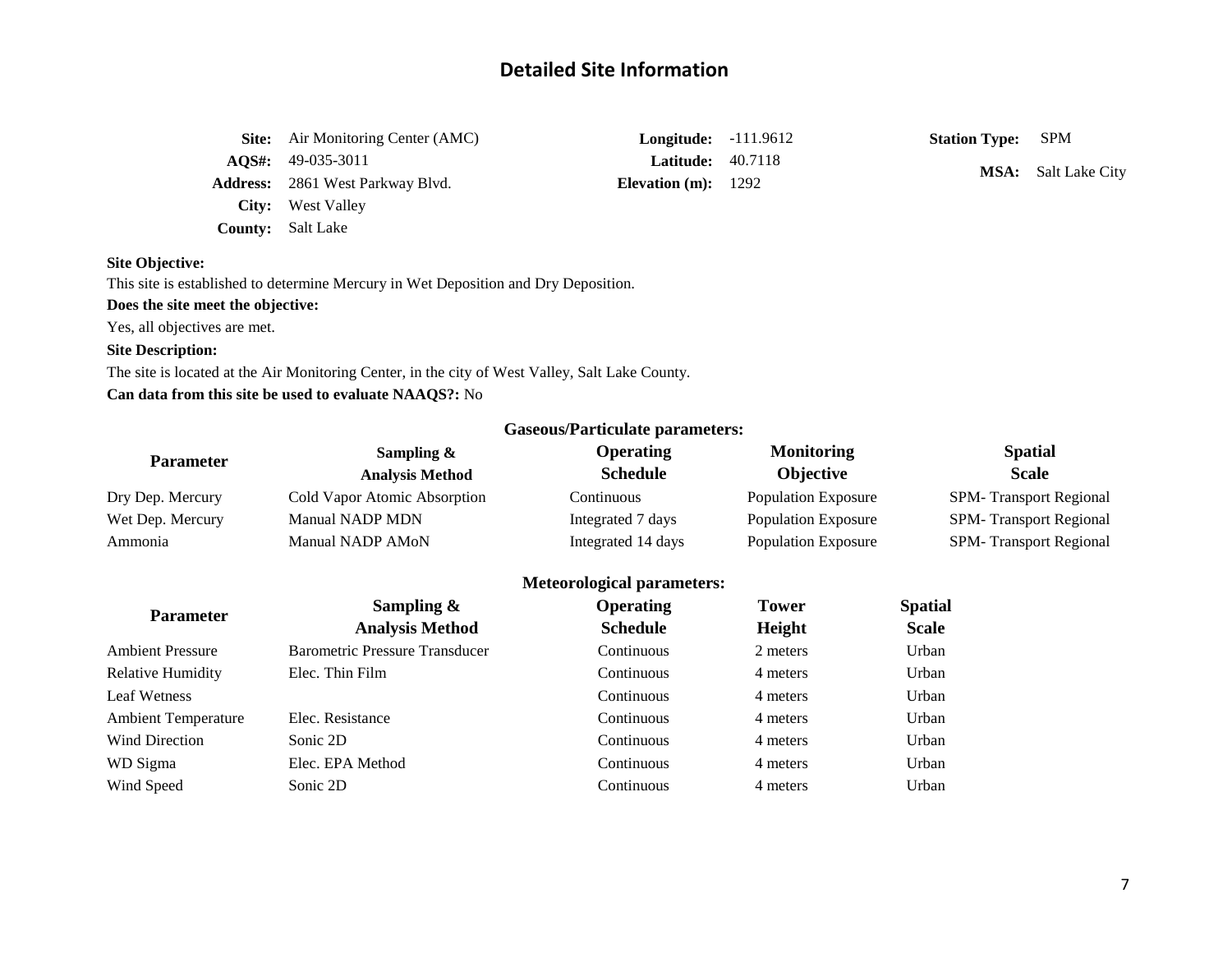|                      | <b>Site:</b> Antelope Island (AI) | <b>Longitude:</b> -112.2313 |  |
|----------------------|-----------------------------------|-----------------------------|--|
|                      | $AQS\#: 49-011-6001$              | <b>Latitude:</b> 41.0393    |  |
|                      | <b>Address:</b> Antelope Island   | Elevation $(m): 1359$       |  |
| City: $N/A$          |                                   |                             |  |
| <b>County:</b> Davis |                                   |                             |  |

**Station Type:** SPM **MSA:** Ogden-Clearfield

# **Site Objective:**

This site is established to collect meteorological information for air quality modeling inputs.

# **Does the site meet the objective:**

Yes, all objectives are met.

# **Site Description:**

The site is on Antelope Island State Park, near the ranger residences, in Davis County.

# **Can data from this site be used to evaluate NAAQS?:** No

| <b>Parameter</b>           | Sampling $\&$                | <b>Operating</b> | <b>Tower</b> | <b>Spatial</b> |
|----------------------------|------------------------------|------------------|--------------|----------------|
|                            | <b>Analysis Method</b>       | <b>Schedule</b>  | Height       | <b>Scale</b>   |
| <b>Relative Humidity</b>   | Elec. Thin Film              | Continuous       | 6 meters     | Urban          |
| <b>Ambient Temperature</b> | Elec. Resistance             | Continuous       | 6 meters     | Urban          |
| Wind Direction             | Elec. Resistance Level 1     | Continuous       | 6 meters     | Urban          |
| WD Sigma                   | Elec. EPA Method             | Continuous       | 6 meters     | Urban          |
| Wind Speed                 | Elec. Chopped Signal Level 1 | Continuous       | 6 meters     | Urban          |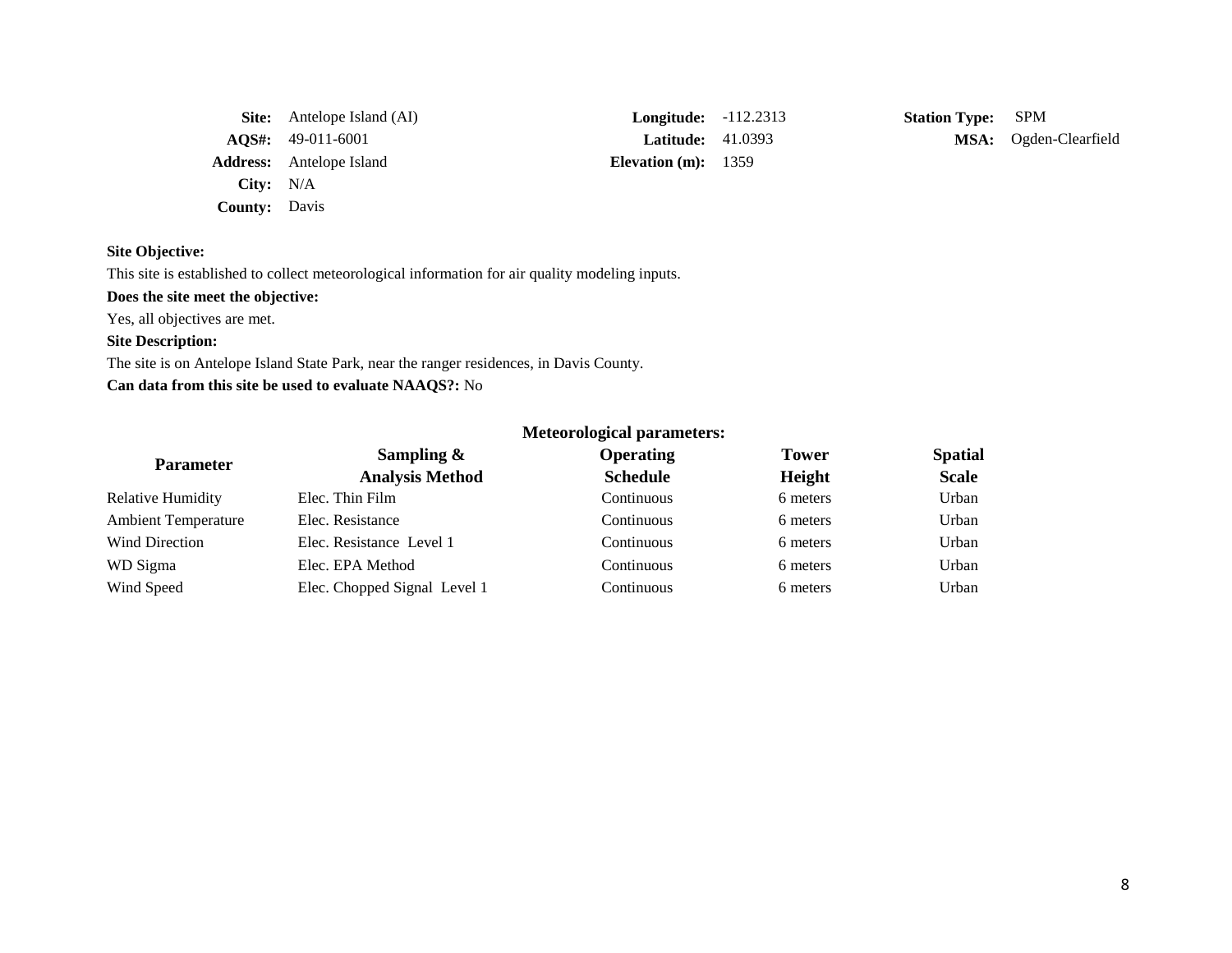|                       | <b>Site:</b> Badger Island (BI)       | <b>Longitude:</b> $-112.5620$ |  |
|-----------------------|---------------------------------------|-------------------------------|--|
|                       | $\textbf{AOS}_{4}: \quad 49-045-6001$ | <b>Latitude:</b> $40.942$     |  |
|                       | <b>Address:</b> Badger Island         | Elevation $(m)$ : 1282        |  |
| City: NA              |                                       |                               |  |
| <b>County:</b> Tooele |                                       |                               |  |

**Station Type:** SPM **MSA:** Salt Lake City

### **Site Objective:**

This site is established to collect meteorological information for air quality modeling inputs.

# **Does the site meet the objective:**

Yes, all objectives are met.

# **Site Description:**

The site is located on the south end of the Great Salt Lake on the remnants of Badger Island in Tooele County.

# **Can data from this site be used to evaluate NAAQS?:** No

| <b>Parameter</b>           | Sampling $\&$                | <b>Operating</b> | <b>Tower</b> | <b>Spatial</b> |
|----------------------------|------------------------------|------------------|--------------|----------------|
|                            | <b>Analysis Method</b>       | <b>Schedule</b>  | Height       | <b>Scale</b>   |
| Precipitation              | Tipping Cup                  | Continuous       | 2 meters     | Urban          |
| <b>Relative Humidity</b>   | Elec. Thin Film              | Continuous       | 10 meters    | Urban          |
| <b>Solar Radiation</b>     | Elec. LiCor                  | Continuous       | 2 meters     | Urban          |
| <b>Ambient Temperature</b> | Elec. Resistance             | Continuous       | 10 meters    | Urban          |
| Wind Direction             | Elec. Resistance Level 1     | Continuous       | 10 meters    | Urban          |
| WD Sigma                   | Elec. EPA Method             | Continuous       | 10 meters    | Urban          |
| Wind Speed                 | Elec. Chopped Signal Level 1 | Continuous       | 10 meters    | Urban          |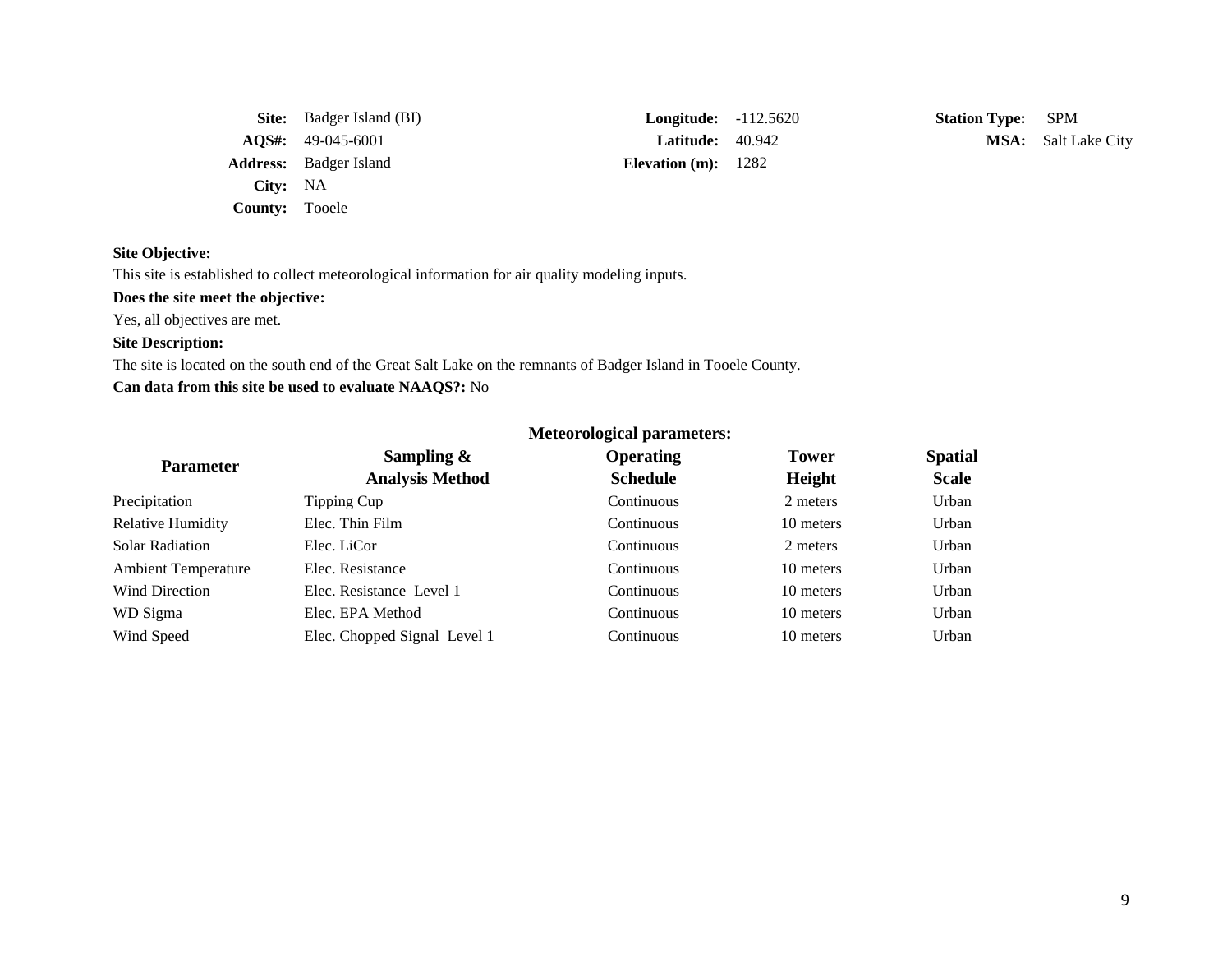|                      | <b>Site:</b> Bountiful Viewmont (BV) | <b>Longitude:</b> -111.8845 | <b>Station Type: SLAMS</b> |                       |
|----------------------|--------------------------------------|-----------------------------|----------------------------|-----------------------|
|                      | $\text{AOS}_{4}: 49-011-0004$        | <b>Latitude:</b> $40.903$   |                            | MSA: Ogden-Clearfield |
|                      | <b>Address:</b> 1380 North 200 West  | Elevation $(m): 1309$       |                            |                       |
|                      | City: Bountiful                      |                             |                            |                       |
| <b>County:</b> Davis |                                      |                             |                            |                       |

The Bountiful Viewmont site is established to determine public exposure to air pollution. The site also monitors emissions from nearby oil refineries and local sand and gravel operations. Previous monitoring and saturation studies have recorded high ozone concentrations. This site is chosen for intensive speciation of PM2.5 under the EPA Chemical Speciation Network (CSN) and gaseous Volatile Organic Compounds under the EPA National Air Toxics Trends Network (NTTN) including hexavalent chromium and carbonyl compounds. Nitrogen dioxide is monitored in support of the ozone monitoring.

#### **Does the site meet the objective:**

Yes, all objectives are met.

#### **Site Description:**

The site is located near Viewmont High School at the north end of the city of Bountiful, Davis County.

### **Can data from this site be used to evaluate NAAQS?:** Yes

|                               |                                                              | Gaseous/1 al ticulate parameters. |                            |                                      |
|-------------------------------|--------------------------------------------------------------|-----------------------------------|----------------------------|--------------------------------------|
| <b>Parameter</b>              | Sampling $\&$                                                | <b>Operating</b>                  | <b>Monitoring</b>          | <b>Spatial</b>                       |
|                               | <b>Analysis Method</b>                                       | <b>Schedule</b>                   | <b>Objective</b>           | <b>Scale</b>                         |
| Nitrogen Dioxide              | Instrumental Chemiluminescence                               | Continuous                        | <b>Population Exposure</b> | <b>SLAMS-Population Neighborhood</b> |
| Ozone                         | Instrumental Ultra Violet                                    | Continuous                        | <b>Population Exposure</b> | SLAMS-High Neighborhood              |
| $PM_{2.5}$                    | Manual Gravimetric                                           | $1$ in $3$ days                   | <b>Population Exposure</b> | <b>SLAMS-Population Neighborhood</b> |
| $PM_2$ , Real Time            | Synchronized Hybrid Ambient Real Time<br>Particulate Monitor | Continuous                        | Air Quality Index          | <b>SLAMS-Population Neighborhood</b> |
| PM <sub>10</sub> Metals       | Manual Gravimetric                                           | $1$ in 6 days                     | <b>Population Exposure</b> | <b>SLAMS-Population Neighborhood</b> |
| <b>PM10</b> Metals Co-located | Manual Gravimetric                                           | 6 samples/year                    | <b>Population Exposure</b> | <b>SLAMS-Population Neighborhood</b> |
| $PM_{2.5}$ Speciation         | Manual EPA CSN                                               | $1$ in 6 days                     | <b>Population Exposure</b> | <b>SLAMS-Population Neighborhood</b> |
| <b>VOC</b>                    | <b>Manual EPA NTTN</b>                                       | $1$ in 6 days                     | <b>Population Exposure</b> | <b>SLAMS-Population Neighborhood</b> |
| Semi-volatile                 | <b>Manual EPA NTTN</b>                                       | $1$ in 6 days                     | <b>Population Exposure</b> | <b>SLAMS-Population Neighborhood</b> |
| Carbonyl compounds            | <b>Manual EPA NTTN</b>                                       | $1$ in 6 days                     | <b>Population Exposure</b> | <b>SLAMS-Population Neighborhood</b> |
| <b>Black Carbon</b>           | Aethalometer                                                 | Continuous                        | <b>Population Exposure</b> | <b>SLAMS-Population Neighborhood</b> |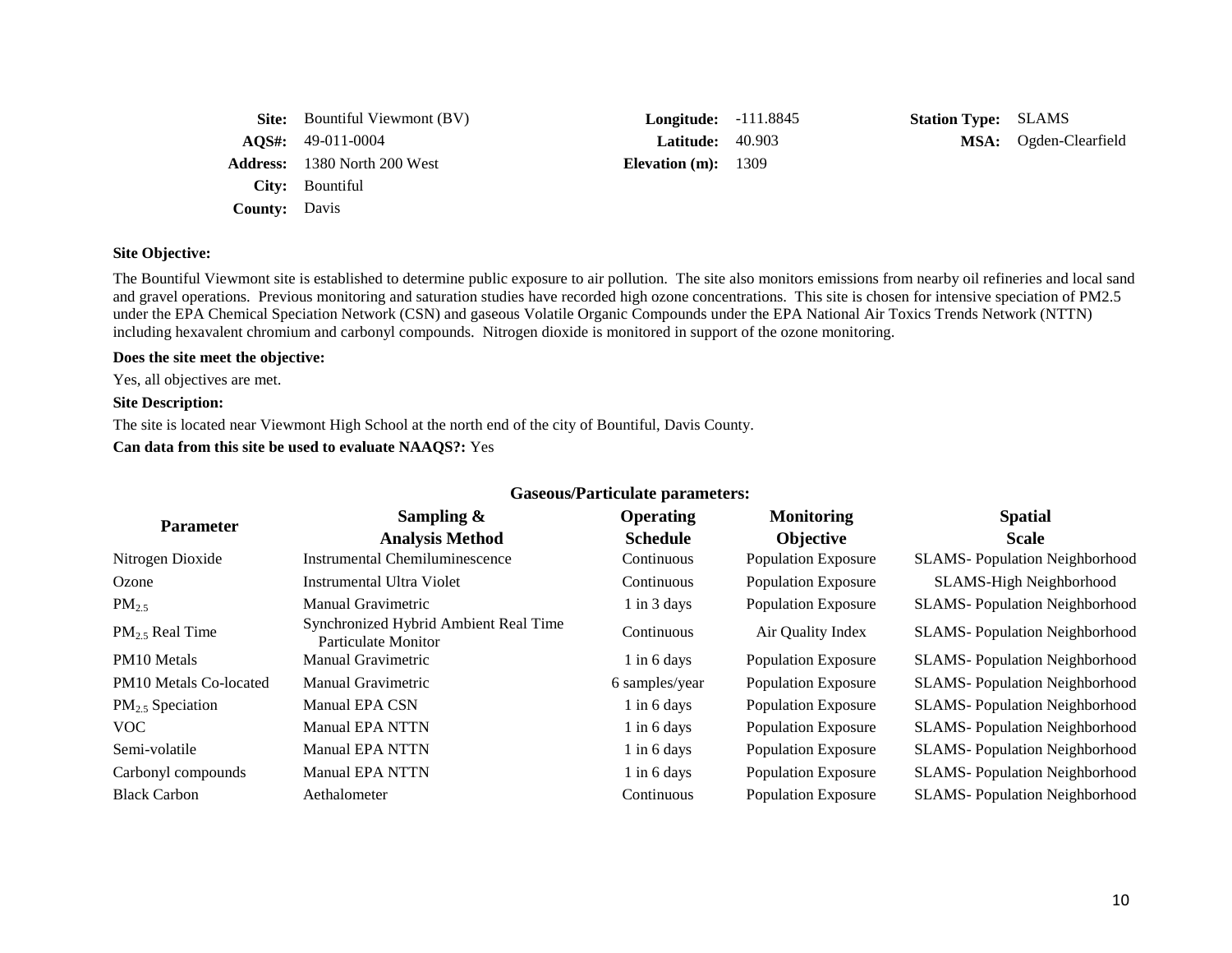|                            | <b>NIELEOFOIOGICAL DATAMETERS:</b>    |                  |              |                |
|----------------------------|---------------------------------------|------------------|--------------|----------------|
| <b>Parameter</b>           | Sampling $\&$                         | <b>Operating</b> | <b>Tower</b> | <b>Spatial</b> |
|                            | <b>Analysis Method</b>                | <b>Schedule</b>  | Height       | <b>Scale</b>   |
| <b>Ambient Pressure</b>    | <b>Barometric Pressure Transducer</b> | Continuous       | 1 meter      | Urban          |
| <b>Relative Humidity</b>   | Elec. Thin Film                       | Continuous       | 10 meters    | Urban          |
| <b>Ambient Temperature</b> | Elec. Resistance                      | Continuous       | 10 meters    | Urban          |
| <b>Wind Direction</b>      | Elec. Resistance Level 1              | Continuous       | 10 meters    | Urban          |
| WD Sigma                   | Elec. EPA Method                      | Continuous       | 10 meters    | Urban          |
| Wind Speed                 | Elec. Chopped Signal Level 1          | Continuous       | 10 meters    | Urban          |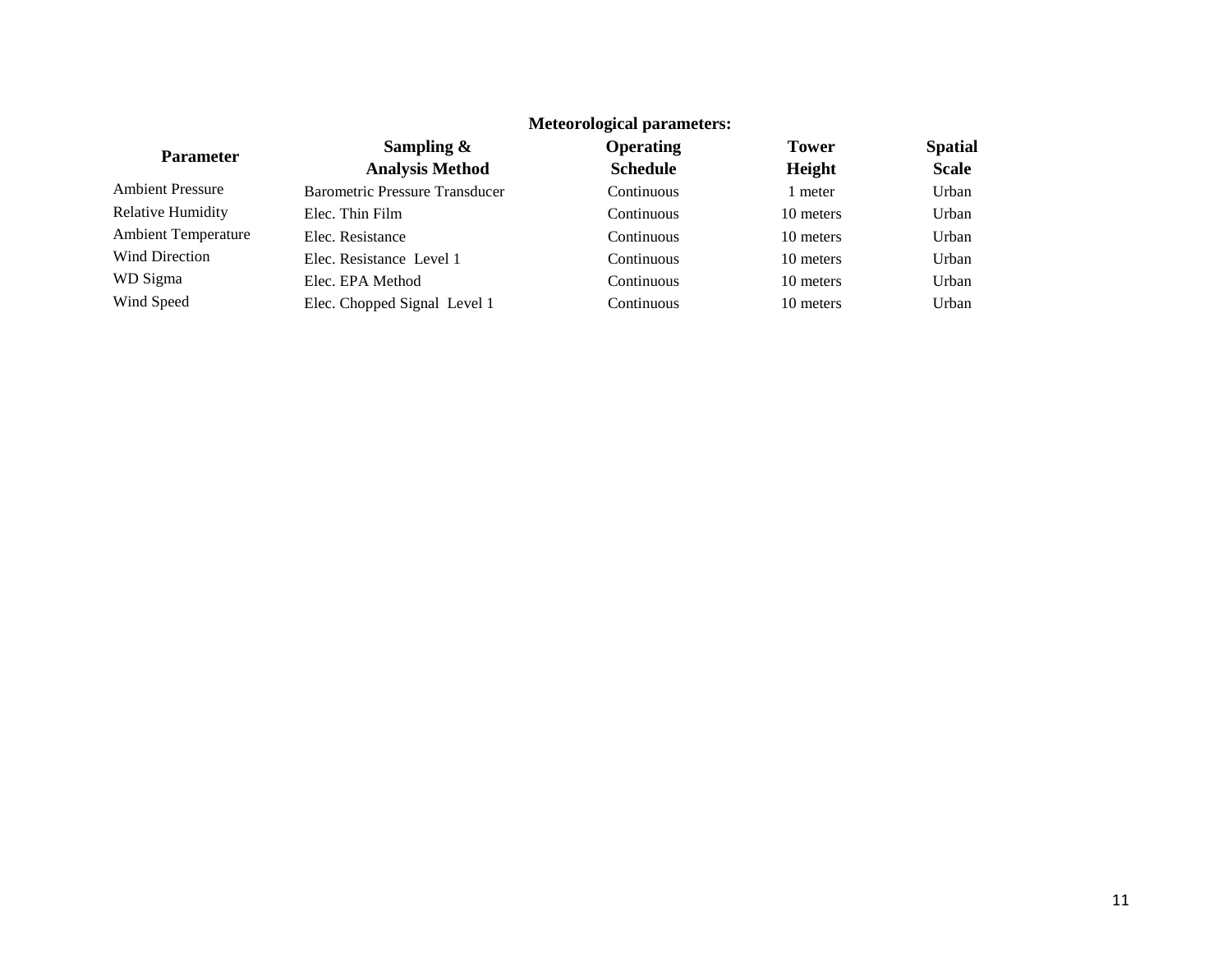| <b>Site:</b> Brigham City (BR)        | <b>Longitude:</b> $-112$ . |  |
|---------------------------------------|----------------------------|--|
| $\textbf{AOS}_{4}: 49-003-0003$       | <b>Latitude:</b> $41.49$   |  |
| <b>Address:</b> 140 West Fishburn Dr. | Elevation $(m)$ : 1334     |  |
| City: Brigham City                    |                            |  |
| <b>County:</b> Box Elder              |                            |  |

**Station Type:** SLAMS **AQS#:** 49-003-0003 **Latitude:** 41.4929 **MSA:** Ogden-Clearfield

# **Site Objective:**

This site is established to determine the boundary of ozone concentrations greater than the NAAQS and PM2.5 comparison to Cache County

# **Does the site meet the objective:**

Yes, all objectives are met.

## **Site Description:**

The site is located in a neighborhood area of Brigham City in Box Elder County.

# **Can data from this site be used to evaluate NAAQS?:** Yes

|                      |                           | <b>Gaseous/Particulate parameters:</b> |                            |                                      |
|----------------------|---------------------------|----------------------------------------|----------------------------|--------------------------------------|
| <b>Parameter</b>     | Sampling $\&$             | <b>Operating</b>                       | <b>Monitoring</b>          | <b>Spatial</b>                       |
|                      | <b>Analysis Method</b>    | <b>Schedule</b>                        | <b>Objective</b>           | <b>Scale</b>                         |
| Ozone                | Instrumental Ultra Violet | Continuous                             | Population Exposure        | <b>SLAMS-Population Neighborhood</b> |
| $PM_{2.5}$           | Manual Gravimetric        | 1 in 3 days                            | <b>Population Exposure</b> | <b>SLAMS-Population Neighborhood</b> |
| $PM_{2.5}$ Real Time | Continuous Gravimetric    | Continuous                             | Population Exposure        | <b>SLAMS-Population Neighborhood</b> |

| <b>Parameter</b>           | Sampling $\&$                | <b>Operating</b>  | <b>Tower</b> | <b>Spatial</b> |
|----------------------------|------------------------------|-------------------|--------------|----------------|
|                            | <b>Analysis Method</b>       | <b>Schedule</b>   | Height       | <b>Scale</b>   |
| <b>Ambient Temperature</b> | Elec. Resistance             | Continuous        | 10 meters    | Urban          |
| <b>Wind Direction</b>      | Elec. Resistance Level 1     | Continuous        | 10 meters    | Urban          |
| WD Sigma                   | Elec. EPA Method             | <b>Continuous</b> | 10 meters    | Urban          |
| Wind Speed                 | Elec. Chopped Signal Level 1 | <b>Continuous</b> | 10 meters    | Urban          |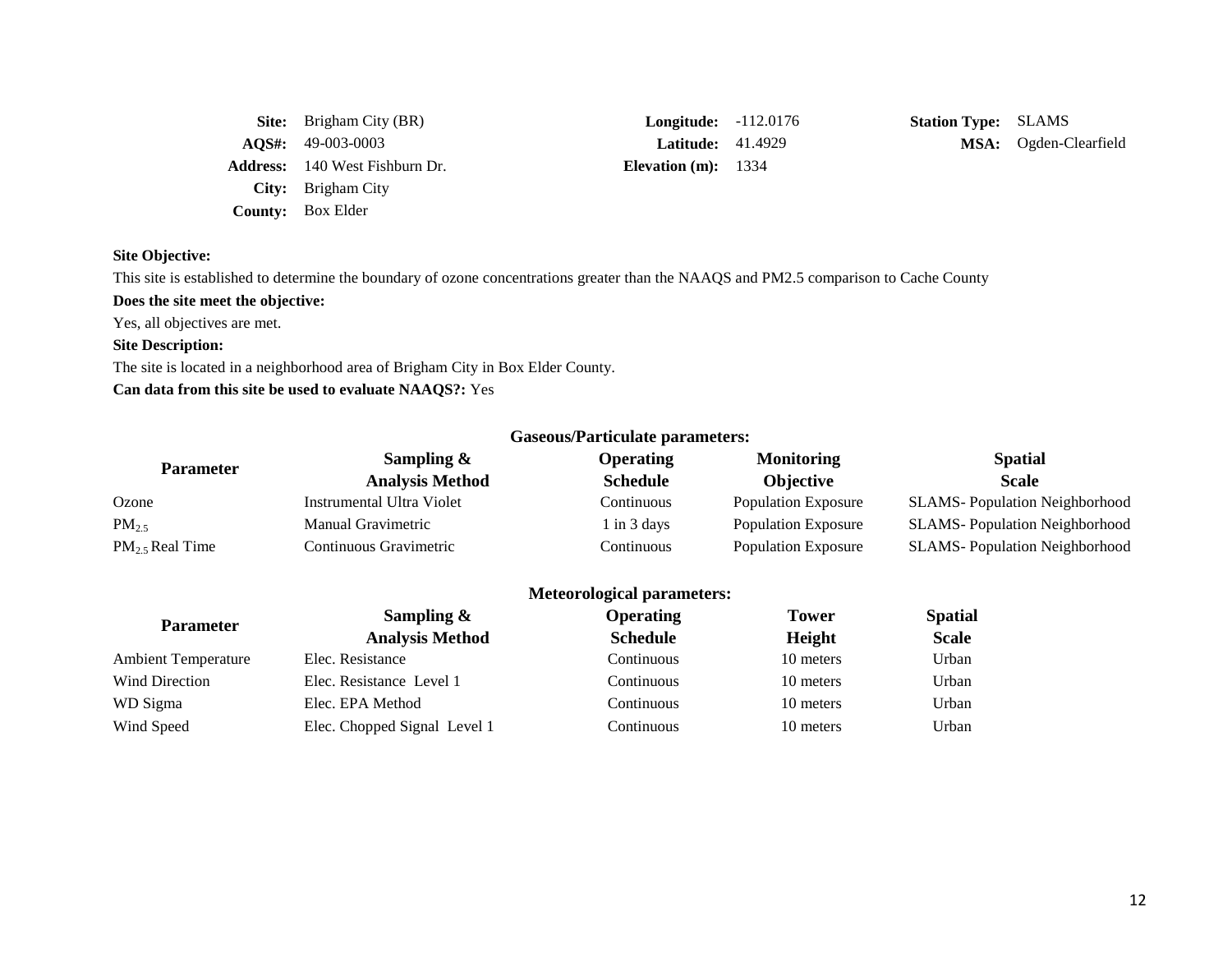|                       | <b>Site:</b> Erda $(ED)$              | <b>Longitude:</b> $-112.3$ |  |
|-----------------------|---------------------------------------|----------------------------|--|
|                       | $\textbf{AOS}_{1}: \quad 49-045-0004$ | Latitude: 40.60            |  |
|                       | <b>Address:</b> 2163 West Erda Way    | Elevation $(m): 1320$      |  |
| City: Erda            |                                       |                            |  |
| <b>County:</b> Tooele |                                       |                            |  |

**Longitude:**  $-112.3550$  **Station Type:** SLAMS

**Latitude:** 40.6005 **MSA:** Salt Lake City

### **Site Objective:**

This site is established to determine population exposure to air pollutants.

# **Does the site meet the objective:**

Yes, all objectives are met.

#### **Site Description:**

The site is located in the city of Erda, Tooele County, and replaces the Tooele site.

# **Can data from this site be used to evaluate NAAQS?:** Yes

| Gascous/I al ticulate parameters. |                                                              |                  |                            |                                      |
|-----------------------------------|--------------------------------------------------------------|------------------|----------------------------|--------------------------------------|
| <b>Parameter</b>                  | Sampling $\&$                                                | <b>Operating</b> | <b>Monitoring</b>          | <b>Spatial</b>                       |
|                                   | <b>Analysis Method</b>                                       | <b>Schedule</b>  | <b>Objective</b>           | <b>Scale</b>                         |
| Ozone                             | Instrumental Ultra Violet                                    | Continuous       | <b>Population Exposure</b> | <b>SLAMS-Population Neighborhood</b> |
| Nitrogen Dioxide                  | Instrumental Chemiluminescence                               | Continuous       | <b>Population Exposure</b> | SLAMS-High Neighborhood              |
| $PM_{2.5}$                        | Manual Gravimetric                                           | 1 in 3 days      | <b>Population Exposure</b> | <b>SLAMS-Population Neighborhood</b> |
| $PM_2$ , Real Time                | Synchronized Hybrid Ambient Real Time<br>Particulate Monitor | Continuous       | Air Quality Index          | <b>SLAMS-Population Neighborhood</b> |

|                            | <b>Meteorological parameters:</b> |                  |              |                |
|----------------------------|-----------------------------------|------------------|--------------|----------------|
| <b>Parameter</b>           | Sampling $\&$                     | <b>Operating</b> | <b>Tower</b> | <b>Spatial</b> |
|                            | <b>Analysis Method</b>            | <b>Schedule</b>  | Height       | <b>Scale</b>   |
| Relative Humidity          | Elec. Thin Film                   | Continuous       | 3 meters     | Urban          |
| <b>Ambient Temperature</b> | Elec. Resistance                  | Continuous       | 10 meters    | Urban          |
| <b>Wind Direction</b>      | Elec. Resistance Level 1          | Continuous       | 10 meters    | Urban          |
| WD Sigma                   | Elec. EPA Method                  | Continuous       | 10 meters    | Urban          |
| Wind Speed                 | Elec. Chopped Signal Level 1      | Continuous       | 10 meters    | Urban          |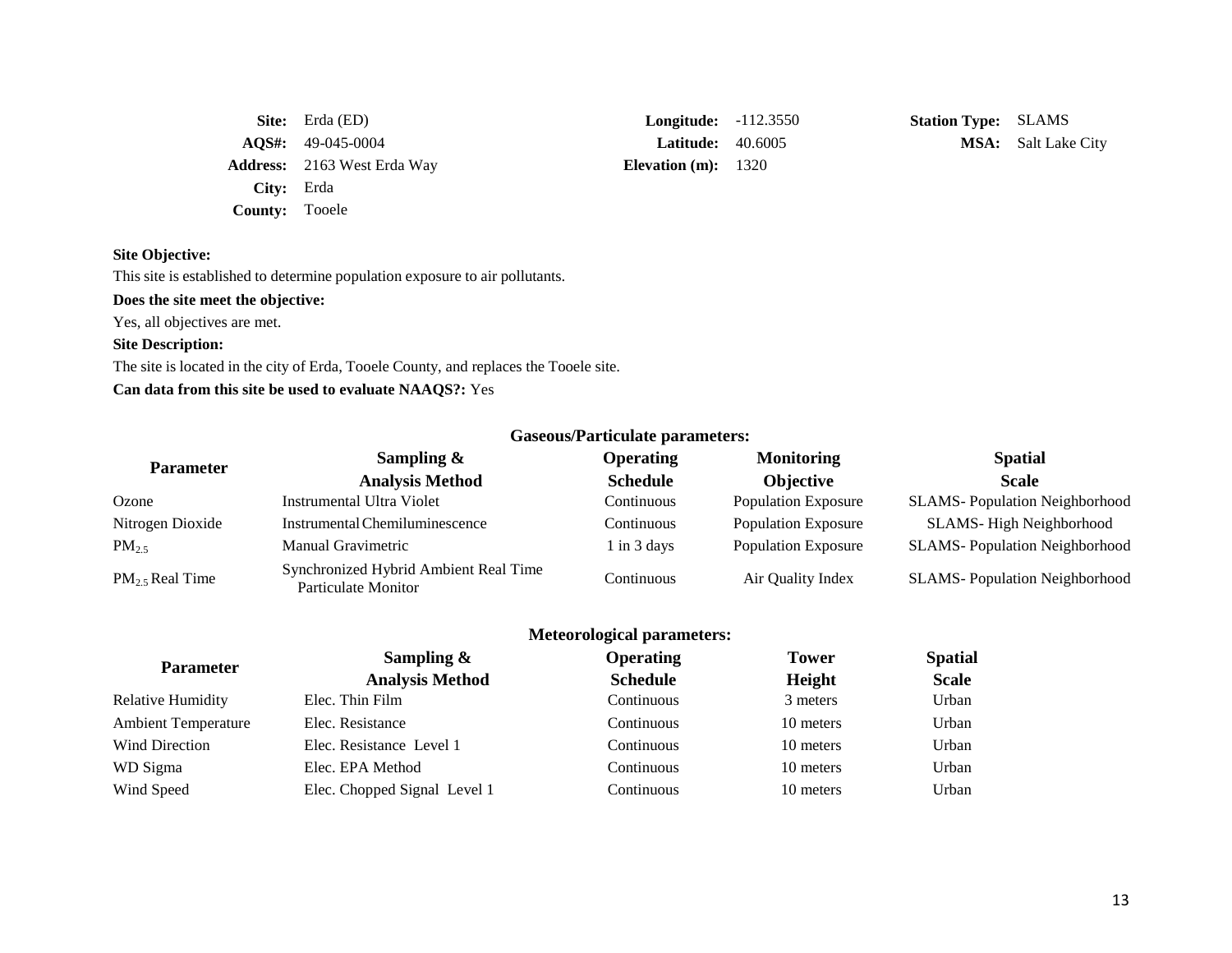|                         | <b>Site:</b> Escalante (ES)     |                       | <b>Longitude:</b> $-111.614722$ | <b>Station Type: SPM</b> |  |
|-------------------------|---------------------------------|-----------------------|---------------------------------|--------------------------|--|
|                         | $\textbf{AOS}_{4}: 49-017-0004$ |                       | <b>Latitude:</b> 37.775556      | MSA: NA                  |  |
|                         | <b>Address:</b> 755 West Main   | Elevation $(m): 1789$ |                                 |                          |  |
|                         | <b>City:</b> Escalante          |                       |                                 |                          |  |
| <b>County:</b> Garfield |                                 |                       |                                 |                          |  |

This site is established to measure ozone near Escalante National Monument.

# **Does the site meet the objective:**

Yes, all objectives are met.

## **Site Description:**

The site is located at the Escalante National Monument visitor's center in Escalante, Garfield County. This site is funded by the Bureau of Land Management. **Can data from this site be used to evaluate NAAQS?:** Yes

|                  | Gaseous/Farticulate parameters: |                  |                            |                |
|------------------|---------------------------------|------------------|----------------------------|----------------|
|                  | Sampling $\&$                   | <b>Operating</b> | <b>Monitoring</b>          | <b>Spatial</b> |
| <b>Parameter</b> | <b>Analysis Method</b>          | <b>Schedule</b>  | <b>Objective</b>           | <b>Scale</b>   |
| Ozone            | Instrumental Ultra Violet       | Continuous       | <b>Population Exposure</b> | Regional       |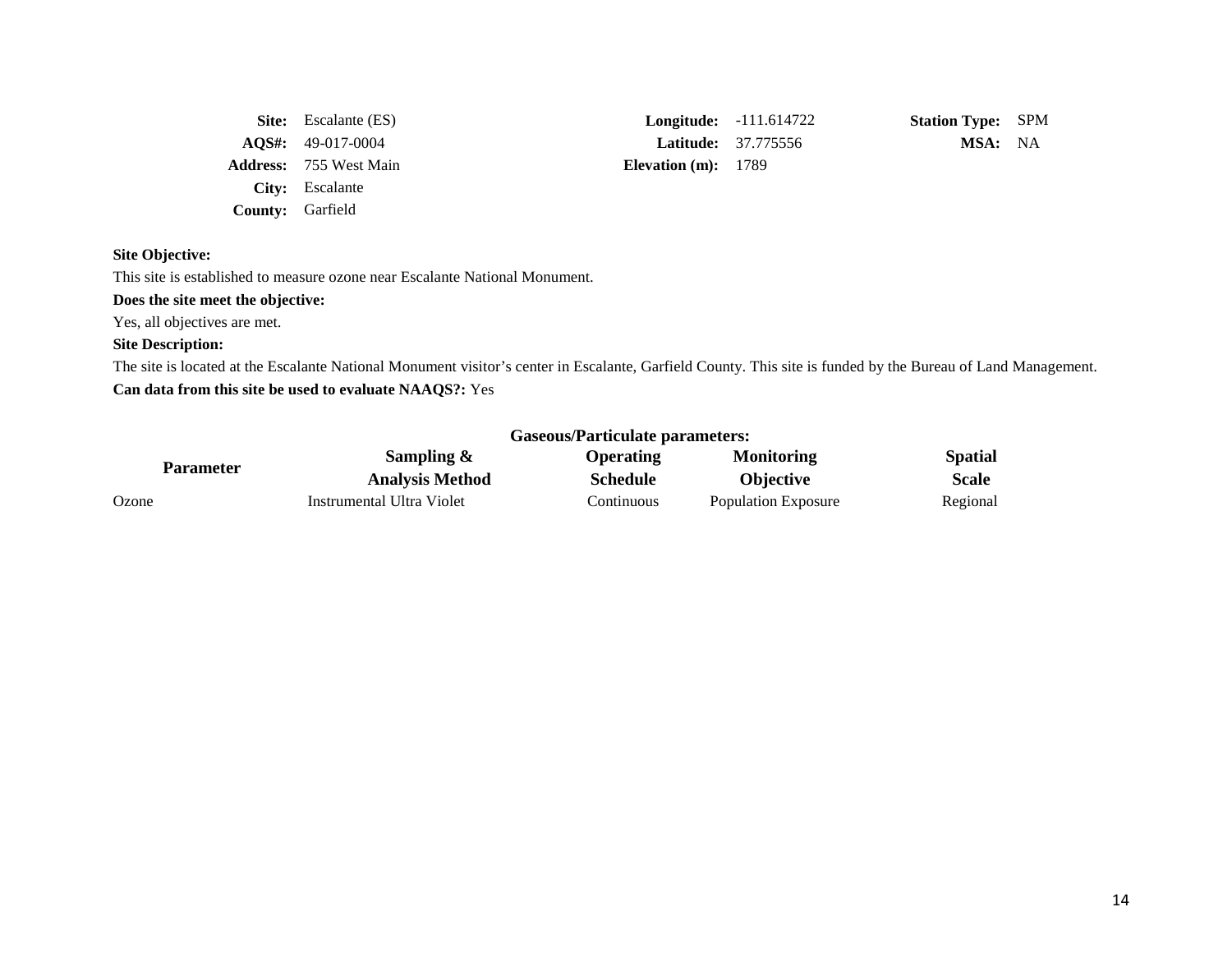|                      | <b>Site:</b> Harrisville (HV)       | Long             |
|----------------------|-------------------------------------|------------------|
|                      | $AOS\#: 49-057-1003$                | Lat              |
|                      | <b>Address:</b> 425 West 2550 North | <b>Elevation</b> |
|                      | City: Harrisville                   |                  |
| <b>County:</b> Weber |                                     |                  |

 $\mathbf{m}(\mathbf{m}): 1331$ 

**Site:** Harrisville (HV) **Longitude:** -111.9865 **Station Type:** SLAMS **ACCES 41.3028 MSA:** Ogden-Clearfield

# **Site Objective:**

This site is established in response to an ozone saturation study indicating this as a potentially high ozone concentration area.

# **Does the site meet the objective:**

Yes, all objectives are met.

# **Site Description:**

The site is located on the grounds of an elementary school in the city of Harrisville, Weber County.

# **Can data from this site be used to evaluate NAAQS?:** Yes

|                            |                                  | Gaseous/Particulate parameters:   |                            |                                      |
|----------------------------|----------------------------------|-----------------------------------|----------------------------|--------------------------------------|
| <b>Parameter</b>           | Sampling $\&$                    | <b>Operating</b>                  | <b>Monitoring</b>          | <b>Spatial</b>                       |
|                            | <b>Analysis Method</b>           | <b>Schedule</b>                   | Objective                  | <b>Scale</b>                         |
| Ozone                      | <b>Instrumental Ultra Violet</b> | Continuous                        | <b>Population Exposure</b> | <b>SLAMS-Population Neighborhood</b> |
|                            |                                  | <b>Meteorological parameters:</b> |                            |                                      |
| <b>Parameter</b>           | Sampling $\&$                    | <b>Operating</b>                  | <b>Tower</b>               | <b>Spatial</b>                       |
|                            | <b>Analysis Method</b>           | <b>Schedule</b>                   | Height                     | <b>Scale</b>                         |
| <b>Ambient Temperature</b> | Elec. Resistance                 | Continuous                        | 10 meters                  | Urban                                |
| Wind Direction             | Elec. Resistance Level 1         | Continuous                        | 10 meters                  | Urban                                |
| WD Sigma                   | Elec. EPA Method                 | Continuous                        | 10 meters                  | Urban                                |
| Wind Speed                 | Elec. Chopped Signal Level 1     | Continuous                        | 10 meters                  | Urban                                |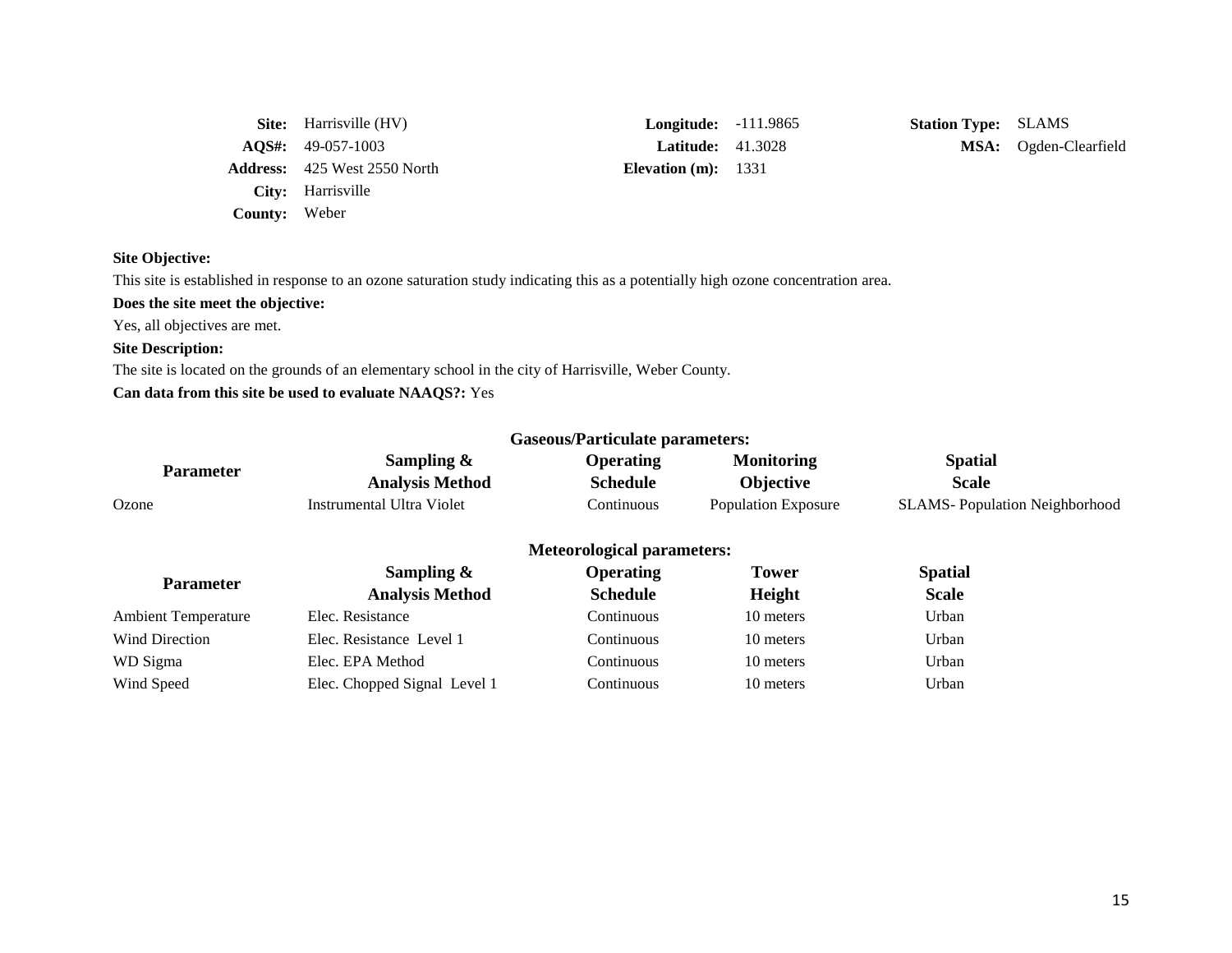| <b>Site:</b> Hawthorne (HW)         | Longit    |
|-------------------------------------|-----------|
| $AQS\#: 49-035-3006$                | Latit     |
| <b>Address:</b> 1675 South 600 East | Elevation |
| City: Salt Lake City                |           |
| <b>County:</b> Salt Lake            |           |

**(m):** 1306

**Station Type:** SLAMS **ACCES 40.7343 MSA:** Salt Lake City

# **Site Objective:**

This site is established to represent population exposure in the Salt Lake City area. The Hawthorne site is also designated as the EPA Ncore site for Utah.

# **Does the site meet the objective:**

Yes, all current objectives are met. NCore monitoring began in January 2011.

# **Site Description:**

The site is located at Hawthorne Elementary School in the southeast section of Salt Lake City, Salt Lake County.

# **Can data from this site be used to evaluate NAAQS?:** Yes

| <b>Parameter</b>                       | Sampling $\&$                             | <b>Operating</b> | <b>Monitoring</b>          | <b>Spatial</b>                        |
|----------------------------------------|-------------------------------------------|------------------|----------------------------|---------------------------------------|
|                                        | <b>Analysis Method</b>                    | <b>Schedule</b>  | <b>Objective</b>           | <b>Scale</b>                          |
| Carbon Monoxide, Trace                 | <b>Instrumental Gas Phase Correlation</b> | Continuous       | <b>Population Exposure</b> | SLAMS-High Neighborhood               |
| Nitrogen Dioxide                       | <b>Instrumental Chemiluminescence</b>     | Continuous       | <b>Population Exposure</b> | SLAMS-High Neighborhood               |
| Ozone                                  | Instrumental Ultra Violet                 | Continuous       | Population Exposure        | SLAMS-High Neighborhood               |
| NOy Trace Level                        | Instrumental Chemiluminescence            | Continuous       | <b>Population Exposure</b> | <b>SLAMS</b> -Population Neighborhood |
| SO <sub>2</sub> Trace Level            | Pulsed fluorescence                       | Continuous       | <b>Population Exposure</b> | <b>SLAMS</b> -Population Neighborhood |
| $PM_{2.5}$                             | Manual Gravimetric                        | Daily            | <b>Population Exposure</b> | <b>SLAMS-Population Neighborhood</b>  |
| $PM2.5$ Speciation                     | Manual EPA CSN                            | $\ln 3$ days     | <b>Population Exposure</b> | <b>SLAMS</b> -Population Neighborhood |
| $PM_2$ , Real Time NCore               | Continuous Gravimetric                    | Continuous       | Air Pollution Index        | <b>SLAMS</b> -Population Neighborhood |
| $PM_{10}$                              | <b>Manual Gravimetric</b>                 | Daily            | <b>Population Exposure</b> | <b>SLAMS-Population Neighborhood</b>  |
| $PM_{10}$ Real Time NCore              | Continuous Gravimetric                    | Continuous       | Air Pollution Index        | <b>SLAMS-Population Neighborhood</b>  |
| $PM_{\rm coarse}$                      | <b>Manual Gravimetric Subtraction</b>     | Daily            | <b>Population Exposure</b> | <b>SLAMS-Population Neighborhood</b>  |
| Organic & Elemental Carbon             | <b>NIDR</b>                               | Continuous       | <b>Population Exposure</b> | <b>SLAMS</b> -Population Neighborhood |
| PAMS C <sub>2</sub> to C <sub>12</sub> | Instrumental Gas Chromatography           | Continuous       | Ozone modeling input       | Population Neighborhood               |
| Visibility                             | Instrumented                              | Continuous       | <b>Public Information</b>  | Population Neighborhood               |
|                                        |                                           |                  |                            |                                       |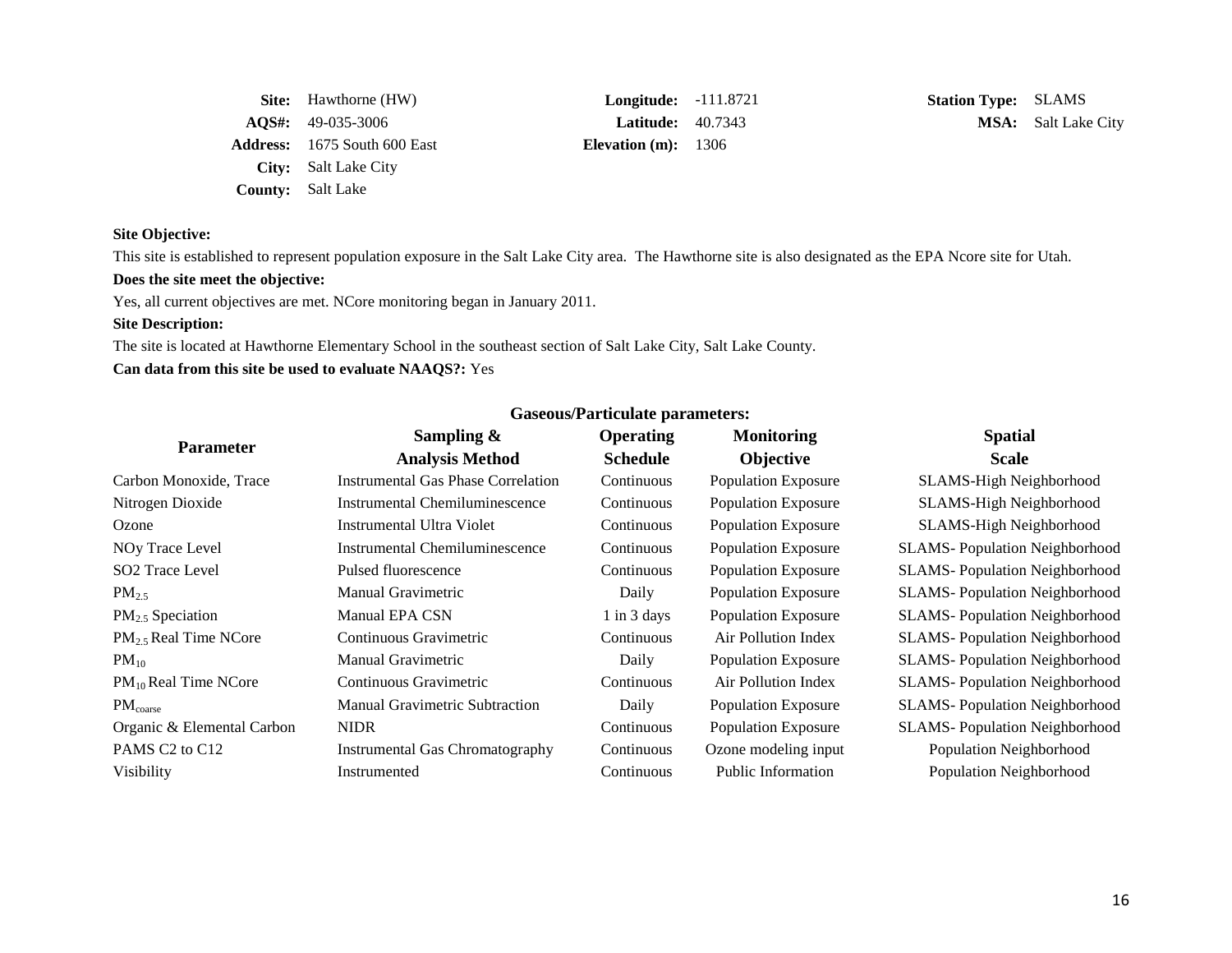|                            |                                       | Meteorological parameters: |              |                |
|----------------------------|---------------------------------------|----------------------------|--------------|----------------|
| <b>Parameter</b>           | Sampling $\&$                         | <b>Operating</b>           | <b>Tower</b> | <b>Spatial</b> |
|                            | <b>Analysis Method</b>                | <b>Schedule</b>            | Height       | <b>Scale</b>   |
| <b>Ambient Pressure</b>    | <b>Barometric Pressure Transducer</b> | Continuous                 | 3 meters     | Urban          |
| <b>Relative Humidity</b>   | Elec. Thin Film                       | Continuous                 | 10 meters    | Urban          |
| Solar Radiation            | Elec. EPPLY                           | Continuous                 | 4 meters     | Urban          |
| <b>Ambient Temperature</b> | Elec. Resistance                      | Continuous                 | 10 meters    | Urban          |
| <b>Wind Direction</b>      | Elec. Resistance Level 1              | Continuous                 | 10 meters    | Urban          |
| WD Sigma                   | Elec. EPA Method                      | Continuous                 | 10 meters    | Urban          |
| Wind Speed                 | Elec. Chopped Signal Level 1          | Continuous                 | 10 meters    | Urban          |
|                            |                                       |                            |              |                |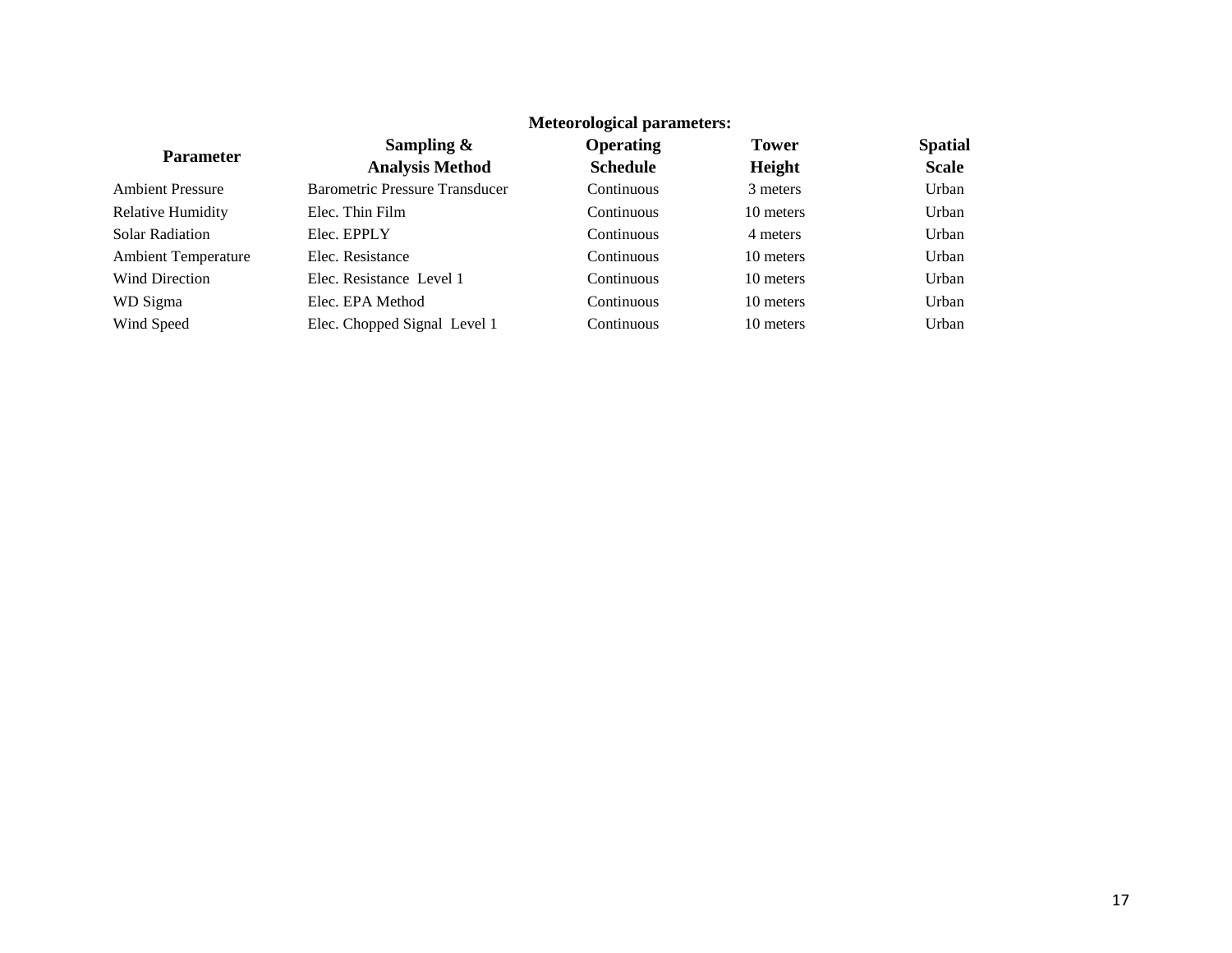| <b>Site:</b> Herriman #3 $(H3)$       | <b>Longitude:</b> $-112$ . |  |
|---------------------------------------|----------------------------|--|
| $AOS\#: 49-035-3012$                  | <b>Latitude:</b> 40.49     |  |
| <b>Address:</b> 14058 Mirabella Drive | Elevation $(m): 1534$      |  |
| City: Herriman                        |                            |  |
| <b>County:</b> Salt Lake              |                            |  |

**Station Type:** SLAMS **ALCOMERGE:** 40.496408 **MSA:** Salt Lake City

# **Site Objective:**

Site established to assess population exposure in southwest Salt Lake County.

#### **Does the site meet the objective:**

Yes, all objectives are met.

# **Site Description:**

The site is located at Fort Herriman Middle School in southwest Salt Lake County. **Can data from this site be used to evaluate NAAQS?:** Yes

|                             |                                | <b>Gaseous/Particulate parameters:</b> |                            |                                      |
|-----------------------------|--------------------------------|----------------------------------------|----------------------------|--------------------------------------|
| <b>Parameter</b>            | Sampling $\&$                  | <b>Operating</b>                       | <b>Monitoring</b>          | <b>Spatial</b>                       |
|                             | <b>Analysis Method</b>         | <b>Schedule</b>                        | <b>Objective</b>           | <b>Scale</b>                         |
| Ozone                       | Instrumental Ultra Violet      | Continuous                             | <b>Population Exposure</b> | <b>SLAMS-Population Neighborhood</b> |
| Nitrogen Dioxide            | Instrumental Chemiluminescence | Continuous                             | <b>Population Exposure</b> | <b>SLAMS-Population Neighborhood</b> |
| PM <sub>2.5</sub> Real Time | Continuous Gravimetric         | Continuous                             | Air Quality Index          | <b>SLAMS-Population Neighborhood</b> |
| $PM_{10}$                   | Manual Gravimetric             | Daily                                  | <b>Population Exposure</b> | <b>SLAMS-Population Neighborhood</b> |
| $PM_{10}$ Real Time         | Continuous Gravimetric         | Continuous                             | Air Quality Index          | <b>SLAMS-Population Neighborhood</b> |

| <b>Parameter</b>           | Sampling $\&$                             | <b>Operating</b> | <b>Tower</b> | <b>Spatial</b> |
|----------------------------|-------------------------------------------|------------------|--------------|----------------|
|                            | <b>Analysis Method</b>                    | <b>Schedule</b>  | Height       | <b>Scale</b>   |
| <b>Ambient Temperature</b> | Instrumental/Elec. Resistance             | Continuous       | 10 meters    | Urban          |
| Wind Direction             | Elec. Resistance Level 1                  | Continuous       | 10 meters    | Urban          |
| Wind Speed                 | Instrumental/Elec. Chopped Signal Level 1 | Continuous       | 10 meters    | Urban          |
| <b>Barometric Pressure</b> | <b>Pressure Transducer</b>                | Continuous       | 10 meters    | Urban          |
| <b>Relative Humidity</b>   | Instrumental/Elect. Thin Film             | Continuous       | 10 meters    | Urban          |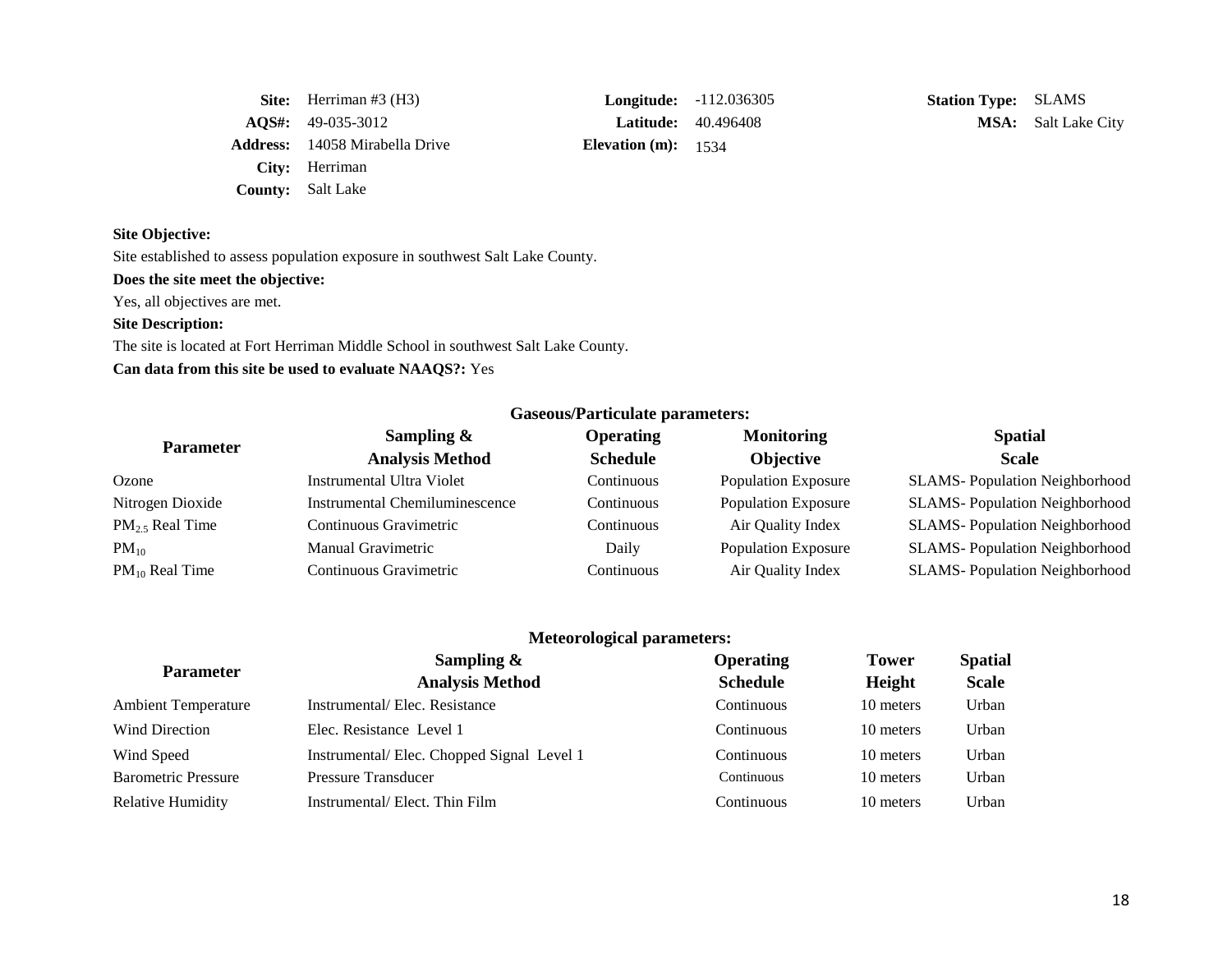**Address:** 147 North 870 West **Elevation (m):** 992 **City:** Hurricane **County:** Washington

**Site:** Hurricane (HC) **Longitude:** -113.3051 **AQS#:** 49-053-0007 **Latitude:** 37.1791 **MSA:** St George Station SLAMS

#### **Site Objective:**

This site is established to determine population exposure to ozone in Washington County.

**Does the site meet the objective:**

Yes, all objectives are met.

#### **Site Description:**

This site is located behind the Hurricane City offices.

# **Can data from this site be used to evaluate NAAQS?:** Yes

| Gascous/1 al ticalate parameters. |                                                              |                  |                            |                                      |
|-----------------------------------|--------------------------------------------------------------|------------------|----------------------------|--------------------------------------|
| <b>Parameter</b>                  | Sampling $\&$                                                | <b>Operating</b> | <b>Monitoring</b>          | <b>Spatial</b>                       |
|                                   | <b>Analysis Method</b>                                       | <b>Schedule</b>  | <b>Objective</b>           | <b>Scale</b>                         |
| Ozone                             | Instrumental Ultra Violet                                    | Continuous       | High Winter Ozone Study    | Regional                             |
| Nitrogen Dioxide                  | Instrumental Chemiluminescence                               | Continuous       | High Winter Ozone Study    | Regional                             |
| $PM_{2.5}$                        | Manual Gravimetric                                           | $1$ in $3$ days  | <b>Population Exposure</b> | <b>SLAMS-Population Neighborhood</b> |
| $PM_{10}$                         | <b>Manual Gravimetric</b>                                    | $1$ in $3$ days  | <b>Population Exposure</b> | <b>SLAMS-Population Neighborhood</b> |
| $PM_2$ , Real Time                | Synchronized Hybrid Ambient Real Time<br>Particulate Monitor | Continuous       | Air Quality Index          | <b>SLAMS-Population Neighborhood</b> |

# **Meteorological parameters:**

| <b>Parameter</b>           | Sampling $\&$                | <b>Operating</b> | <b>Tower</b>  | <b>Spatial</b> |
|----------------------------|------------------------------|------------------|---------------|----------------|
|                            | <b>Analysis Method</b>       | <b>Schedule</b>  | <b>Height</b> | <b>Scale</b>   |
| <b>Ambient Temperature</b> | Elec. Resistance             | Continuous       | 10 meters     | Regional       |
| <b>Wind Direction</b>      | Elec. Resistance Level 1     | Continuous       | 10 meters     | Regional       |
| WD Sigma                   | Elec. EPA Method             | Continuous       | 10 meters     | Regional       |
| Wind Speed                 | Elec. Chopped Signal Level 1 | Continuous       | 10 meters     | Regional       |
| <b>Barometric Pressure</b> | <b>Pressure Transducer</b>   | Continuous       | 2 meters      | Regional       |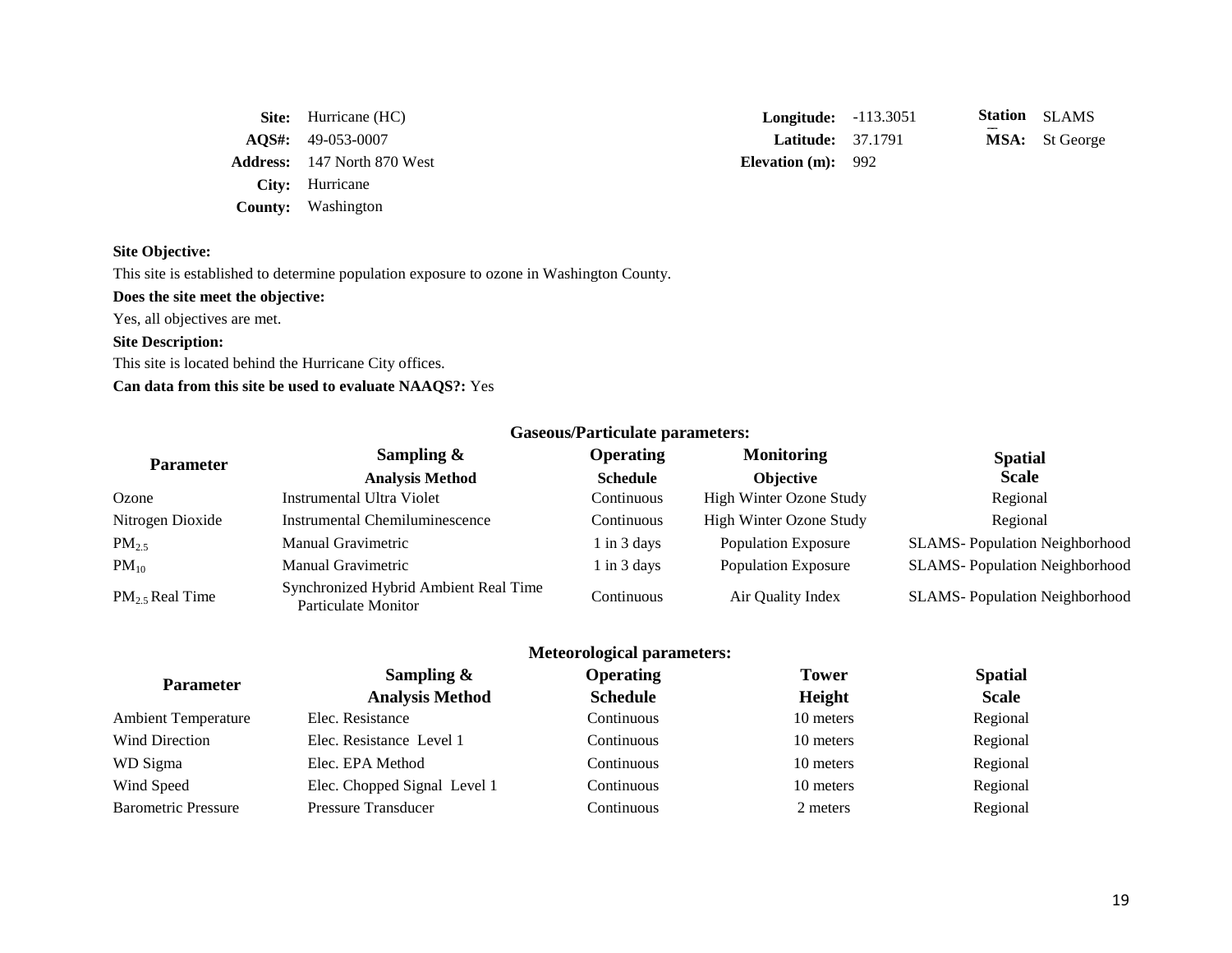|                     | <b>Site:</b> Lindon (LN)      | <b>Longitude:</b> -111.7133 |  |
|---------------------|-------------------------------|-----------------------------|--|
|                     | AQS#: 49-049-4001             | <b>Latitude:</b> $40.3396$  |  |
|                     | <b>Address:</b> 50 North Main | Elevation (m): $1442$       |  |
|                     | City: Lindon                  |                             |  |
| <b>County:</b> Utah |                               |                             |  |

**Station SLAMS MSA:** Provo - Orem

# **Site Objective:**

This site is established to determine PM emissions from commercial and industrial sources. Historically this site has reported the highest PM values in Utah County.

# **Does the site meet the objective:**

Yes, all objectives are met.

# **Site Description:**

The site is located at the Lindon Elementary School in the City of Lindon, Utah County. **Can data from this site be used to evaluate NAAQS?:** Yes

| <b>Gaseous/Particulate parameters:</b> |                                         |                                     |                                       |                                      |
|----------------------------------------|-----------------------------------------|-------------------------------------|---------------------------------------|--------------------------------------|
| <b>Parameter</b>                       | Sampling $\&$<br><b>Analysis Method</b> | <b>Operating</b><br><b>Schedule</b> | <b>Monitoring</b><br><b>Objective</b> | <b>Spatial</b><br><b>Scale</b>       |
| $PM_{2.5}$                             | Manual Gravimetric                      | Daily                               | <b>Population Exposure</b>            | <b>SLAMS-Population Neighborhood</b> |
| $PM_{2.5}$                             | Manual Gravimetric Co-located           | $1$ in 12 days                      | Precision and Accuracy Assessment     | <b>SLAMS-Population Neighborhood</b> |
| $PM_{2.5}$ Speciation                  | Manual EPA CSN                          | $1$ in 6 days                       | <b>Population Exposure</b>            | <b>SLAMS-Population Neighborhood</b> |
| PM <sub>2.5</sub> Real Time            | Continuous Gravimetric                  | Continuous                          | Air Quality Index                     | <b>SLAMS-Population Neighborhood</b> |
| $PM_{10}$                              | <b>Manual Gravimetric</b>               | Daily                               | <b>Population Exposure</b>            | <b>SLAMS-Impact Neighborhood</b>     |
| $PM_{10}$ Real Time                    | Continuous Gravimetric                  | Continuous                          | Air Quality Index                     | <b>SLAMS-Impact Neighborhood</b>     |
| <b>Meteorological parameters:</b>      |                                         |                                     |                                       |                                      |

|                            | Sampling $\&$                | <b>Operating</b> | <b>Tower</b> | <b>Spatial</b> |
|----------------------------|------------------------------|------------------|--------------|----------------|
| <b>Parameter</b>           | <b>Analysis Method</b>       | <b>Schedule</b>  | Height       | <b>Scale</b>   |
| <b>Relative Humidity</b>   | Elec. Thin Film              | Continuous       | 10 meters    | Urban          |
| <b>Ambient Temperature</b> | Elec. Resistance             | Continuous       | 10 meters    | Urban          |
| <b>Wind Direction</b>      | Elec. Resistance Level 1     | Continuous       | 10 meters    | Urban          |
| WD Sigma                   | Elec. EPA Method             | Continuous       | 10 meters    | Urban          |
| Wind Speed                 | Elec. Chopped Signal Level 1 | Continuous       | 10 meters    | Urban          |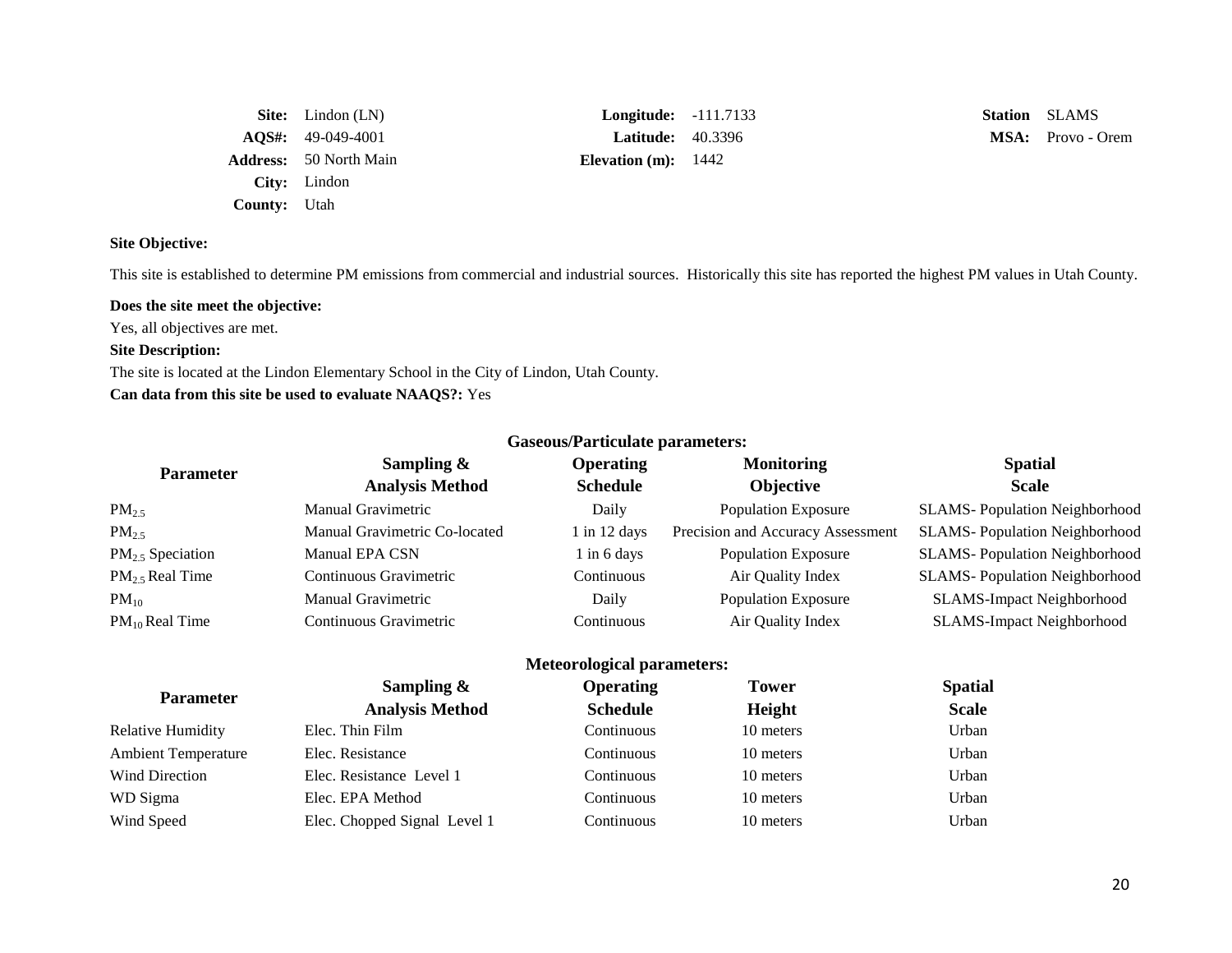| <b>Site:</b> Magna (MG)              | <b>Longitude:</b> $-112.0$ |  |
|--------------------------------------|----------------------------|--|
| $AOS\#: 49-035-1001$                 | <b>Latitude:</b> $40.70$   |  |
| <b>Address:</b> 2935 South 8560 West | Elevation $(m)$ : 1317     |  |
| City: Magna                          |                            |  |
| <b>County:</b> Salt Lake             |                            |  |

**Longitude:** -112.0947 **Station Type:** SLAMS **Latitude:** 40.7068

**MSA:** Salt Lake City

# **Site Objective:**

This site is established to determine particulate matter and Pb concentrations from Kennecott smelter.

**Does the site meet the objective:**

Yes, all objectives are met.

# **Site Description:**

The site is located on the roof of Brockbank Junior High School in the city of Magna in western Salt Lake County.

**Can data from this site be used to evaluate NAAQS?:** Yes

| Gascous/1 al ticulate parameters. |                           |                  |                            |                                      |
|-----------------------------------|---------------------------|------------------|----------------------------|--------------------------------------|
| <b>Parameter</b>                  | Sampling $\&$             | <b>Operating</b> | <b>Monitoring</b>          | <b>Spatial</b>                       |
|                                   | <b>Analysis Method</b>    | <b>Schedule</b>  | <b>Objective</b>           | <b>Scale</b>                         |
| $PM_{2.5}$                        | Manual Gravimetric        | 1 in 3 days      | <b>Population Exposure</b> | <b>SLAMS-Population Neighborhood</b> |
| $PM_{10}$                         | <b>Manual Gravimetric</b> | 1 in 3 days      | <b>Population Exposure</b> | SLAMS-High Neighborhood              |
| P <sub>b</sub>                    | Manual Gravimetric        | l in 6 days      | <b>Population Exposure</b> | SLAMS-High Neighborhood              |
| Pb Co-located                     | Manual Gravimetric        | $1$ in 12 days   | <b>Population Exposure</b> | SLAMS-High Neighborhood              |

# **Meteorological parameters:**

| <b>Parameter</b>           | Sampling $\&$                | <b>Operating</b> | <b>Tower</b> | <b>Spatial</b> |
|----------------------------|------------------------------|------------------|--------------|----------------|
|                            | <b>Analysis Method</b>       | <b>Schedule</b>  | Height       | <b>Scale</b>   |
| <b>Ambient Temperature</b> | Elec. Resistance             | Continuous       | 10 meters    | Urban          |
| <b>Wind Direction</b>      | Elec. Resistance Level 1     | Continuous       | 10 meters    | Urban          |
| WD Sigma                   | Elec. EPA Method             | Continuous       | 10 meters    | Urban          |
| Wind Speed                 | Elec. Chopped Signal Level 1 | Continuous       | 10 meters    | Urban          |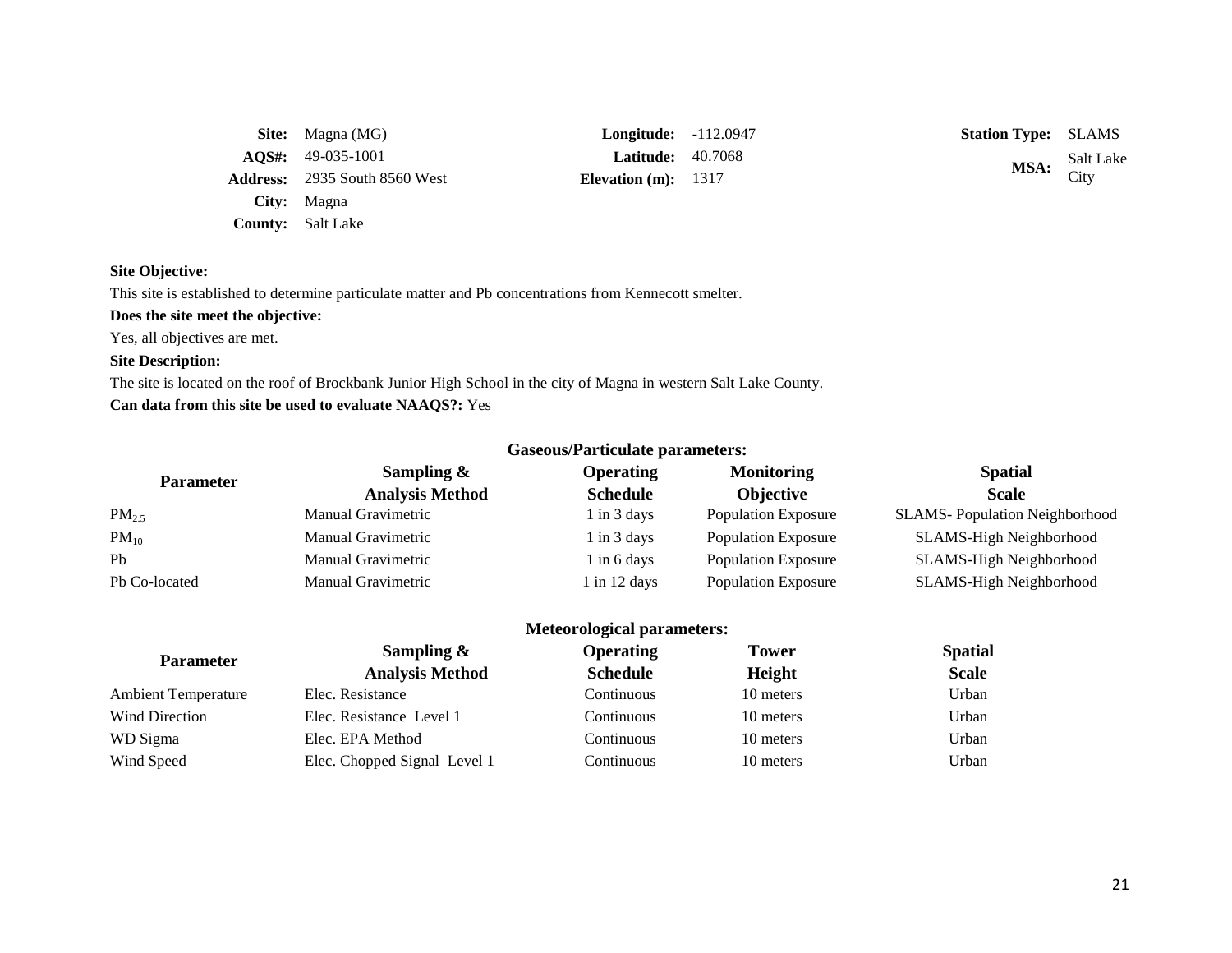|                     | <b>Site:</b> North Provo (NP)       | <b>Longitude:</b> $-111.6633$ | <b>Station Type: SLAMS</b> |                 |
|---------------------|-------------------------------------|-------------------------------|----------------------------|-----------------|
|                     | $\text{AOS}_{4}: 49-049-0002$       | <b>Latitude:</b> 40.2538      | MSA:                       | Provo -<br>Orem |
|                     | <b>Address:</b> 1355 North 200 West | Elevation (m): $1402$         |                            |                 |
|                     | City: Provo                         |                               |                            |                 |
| <b>County:</b> Utah |                                     |                               |                            |                 |

This site is established to determine population exposure to air pollutants.

## **Does the site meet the objective:**

Yes, all objectives are met.

# **Site Description:**

The site is located at north end of the city of Provo, Utah County. It is located on the grounds of the Dale Rex Army Armory. **Can data from this site be used to evaluate NAAQS?:** Yes

|                             |                                           | Gascous/I al ticulate parameters. |                            |                                       |
|-----------------------------|-------------------------------------------|-----------------------------------|----------------------------|---------------------------------------|
|                             | Sampling &                                | <b>Operating</b>                  | <b>Monitoring</b>          | <b>Spatial</b>                        |
| <b>Parameter</b>            | <b>Analysis Method</b>                    | <b>Schedule</b>                   | <b>Objective</b>           | <b>Scale</b>                          |
| Carbon Monoxide             | <b>Instrumental Gas Phase Correlation</b> | Continuous                        | <b>Population Exposure</b> | <b>SLAMS-Population Neighborhood</b>  |
| Nitrogen Dioxide            | Instrumental Chemiluminescence            | Continuous                        | <b>Population Exposure</b> | SLAMS-High Neighborhood               |
| Ozone                       | Instrumental Ultra Violet                 | Continuous                        | <b>Population Exposure</b> | <b>SLAMS-Population Neighborhood</b>  |
| $PM_{2.5}$                  | <b>Manual Gravimetric</b>                 | Daily                             | <b>Population Exposure</b> | <b>SLAMS</b> -Population Neighborhood |
| PM <sub>2.5</sub> Real Time | Continuous Gravimetric                    | Continuous                        | Air Quality Index          | <b>SLAMS-Population Neighborhood</b>  |
| $PM_{10}$                   | <b>Manual Gravimetric</b>                 | $1$ in $3$ days                   | <b>Population Exposure</b> | <b>SLAMS-Population Neighborhood</b>  |
| $PM_{10}$                   | Manual Gravimetric Co-located             | $1$ in 12 days                    | Precision and accuracy     | <b>SLAMS-Population Neighborhood</b>  |
| $PM_{10}$ Real Time         | Continuous Gravimetric                    | Continuous                        | Air Quality Index          | <b>SLAMS-Population Neighborhood</b>  |
|                             |                                           | <b>Meteorological parameters:</b> |                            |                                       |
|                             | Sampling &                                | <b>Operating</b>                  | <b>Tower</b>               | <b>Spatial</b>                        |
| <b>Parameter</b>            | <b>Analysis Method</b>                    | <b>Schedule</b>                   | Height                     | <b>Scale</b>                          |
| <b>Ambient Temperature</b>  | Elec. Resistance                          | Continuous                        | 10 meters                  | Urban                                 |
| <b>Wind Direction</b>       | Elec. Resistance Level 1                  | Continuous                        | 10 meters                  | Urban                                 |
| WD Sigma                    | Elec. EPA Method                          | Continuous                        | 10 meters                  | Urban                                 |
| Wind Speed                  | Elec. Chopped Signal Level 1              | Continuous                        | 10 meters                  | Urban                                 |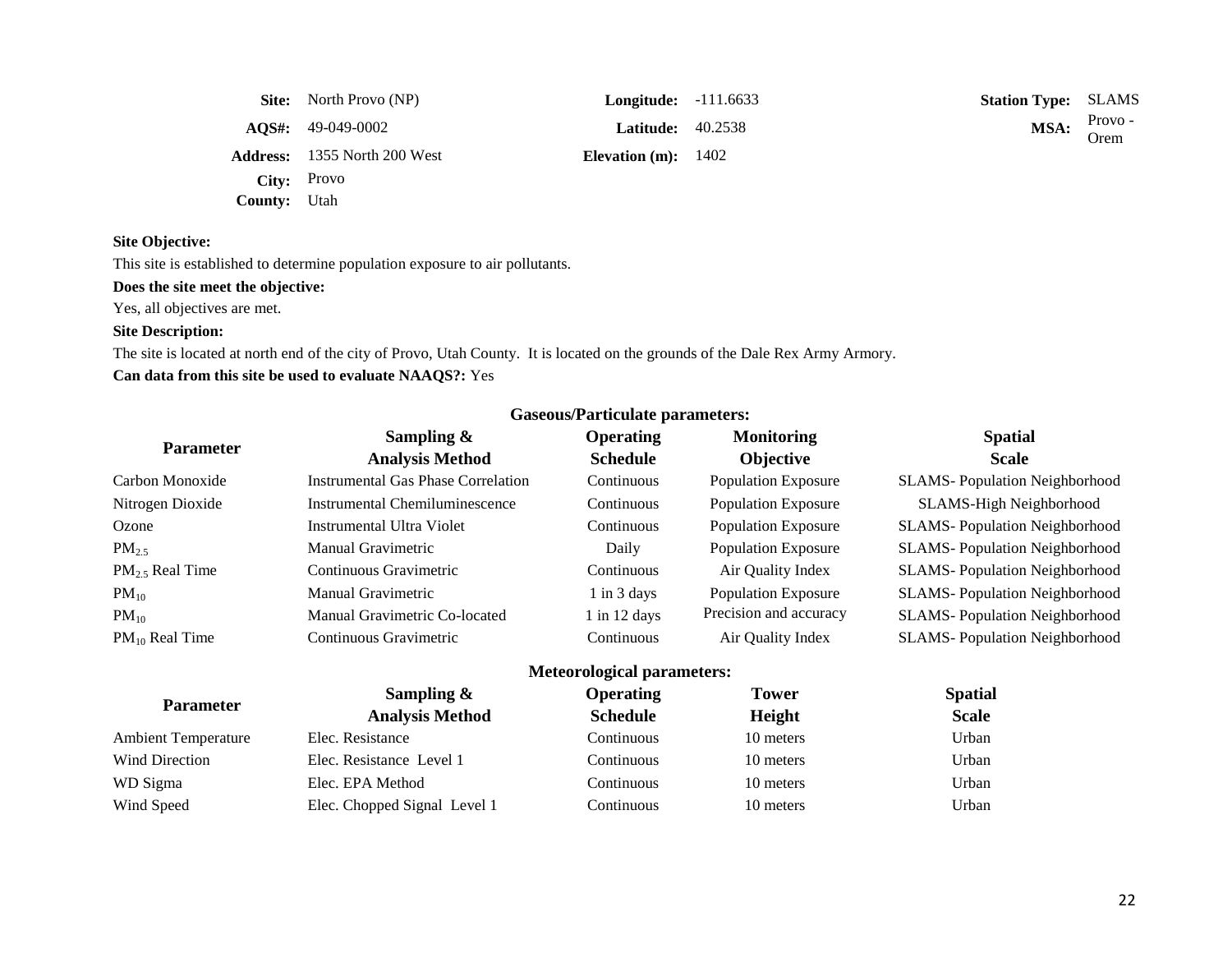|                      | Site: Ogden #2 $(O2)$                | $Longitude: -111.9$      |  |
|----------------------|--------------------------------------|--------------------------|--|
|                      | $\textbf{AOS}_{4}: 49-057-0002$      | <b>Latitude:</b> $41.20$ |  |
|                      | <b>Address:</b> 228 East 32nd Street | Elevation $(m)$ : 1316   |  |
|                      | City: Ogden                          |                          |  |
| <b>County:</b> Weber |                                      |                          |  |

**Example 5 (C2) Longitude:** -111.9751 **Station Type:** SLAMS

Latitude: 41.207 **MSA:** Ogden-Clearfield

# **Site Objective:**

This site is established replace the original Ogden site to determine population exposure to air pollutants.

#### **Does the site meet the objective:**

Yes, all objectives are met.

# **Site Description:**

The site is located in the city of Ogden in Weber County.

**Can data from this site be used to evaluate NAAQS?:** Yes

| Sampling $\&$                             | <b>Operating</b> | <b>Monitoring</b>          | <b>Spatial</b>                       |  |
|-------------------------------------------|------------------|----------------------------|--------------------------------------|--|
| <b>Analysis Method</b>                    | <b>Schedule</b>  | <b>Objective</b>           | <b>Scale</b>                         |  |
| <b>Instrumental Gas Phase Correlation</b> | Continuous       | Population Exposure        | <b>SLAMS-Population Neighborhood</b> |  |
| Instrumental Ultra Violet                 | Continuous       | Population Exposure        | <b>SLAMS-Population Neighborhood</b> |  |
| Instrumental Chemiluminescence            | Continuous       | <b>Population Exposure</b> | SLAMS-High Neighborhood              |  |
| Manual Gravimetric                        | Daily            | <b>Population Exposure</b> | SLAMS-High Neighborhood              |  |
| Continuous Gravimetric                    | Continuous       | Air Quality Index          | SLAMS-High Neighborhood              |  |
| <b>Manual Gravimetric</b>                 | Daily            | Population Exposure        | SLAMS-High Neighborhood              |  |
| Continuous Gravimetric                    | Continuous       | Air Quality Index          | SLAMS-High Neighborhood              |  |
|                                           |                  |                            |                                      |  |
|                                           |                  |                            | <b>Gas/Particulate parameters:</b>   |  |

| <b>Parameter</b>           | $\sum_{n=1}^{\infty}$        | <b>Operating</b> | 10wer     | <b>Spatial</b> |
|----------------------------|------------------------------|------------------|-----------|----------------|
|                            | <b>Analysis Method</b>       | <b>Schedule</b>  | Height    | <b>Scale</b>   |
| <b>Relative Humidity</b>   | Elec. Thin Film              | Continuous       | 10 meters | Urban          |
| <b>Ambient Temperature</b> | Elec. Resistance             | Continuous       | 10 meters | Urban          |
| Wind Direction             | Elec. Resistance Level 1     | Continuous       | 10 meters | Urban          |
| WD Sigma                   | Elec. EPA Method             | Continuous       | 10 meters | Urban          |
| Wind Speed                 | Elec. Chopped Signal Level 1 | Continuous       | 10 meters | Urban          |

|                |                                         | <b>Meteorological parameters:</b>   |                        |                                |
|----------------|-----------------------------------------|-------------------------------------|------------------------|--------------------------------|
| Parameter      | Sampling $\&$<br><b>Analysis Method</b> | <b>Operating</b><br><b>Schedule</b> | <b>Tower</b><br>Height | <b>Spatial</b><br><b>Scale</b> |
| e Humidity     | Elec. Thin Film                         | Continuous                          | 10 meters              | Urban                          |
| nt Temperature | Elec. Resistance                        | Continuous                          | 10 meters              | Urban                          |
| Direction      | Elec. Resistance Level 1                | Continuous                          | 10 meters              | Urban                          |
| gma            | Elec. EPA Method                        | Continuous                          | 10 meters              | Urban                          |
|                |                                         |                                     |                        |                                |

#### 23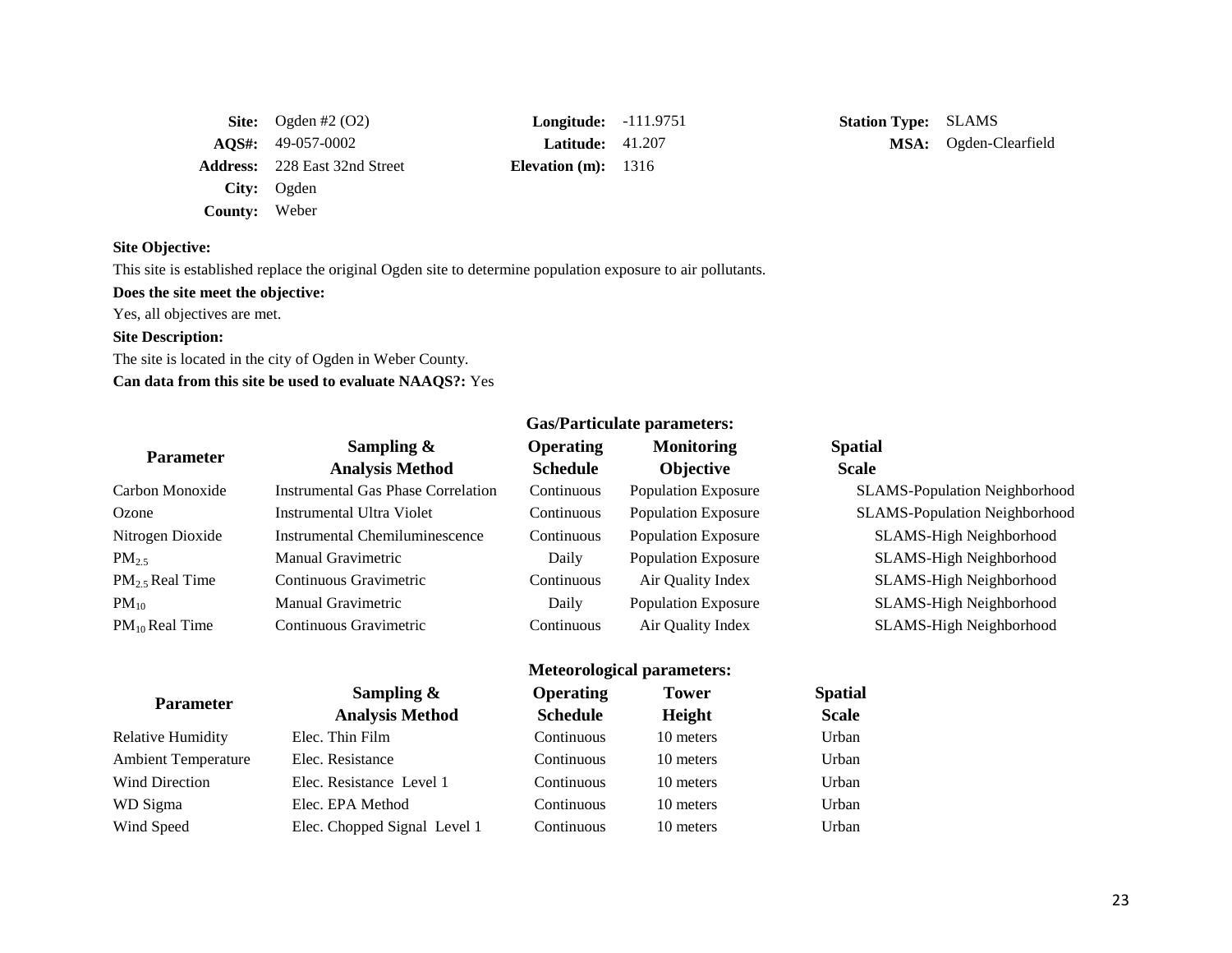|                       | Site: Price #2 $(P2)$                     | <b>Longitude:</b> $-110.77$ | <b>Station Type: SPM</b> |  |
|-----------------------|-------------------------------------------|-----------------------------|--------------------------|--|
|                       | $\textbf{AOS}_{4}: 49-007-1003$           | <b>Latitude:</b> 39.5958    | <b>MSA:</b> Price        |  |
|                       | <b>Address:</b> 351 South Weasel Run Road | Elevation $(m): 1740$       |                          |  |
| <b>City:</b> Price    |                                           |                             |                          |  |
| <b>County:</b> Carbon |                                           |                             |                          |  |

This site is established in response to a three state ozone study. It is funded by the Bureau of Land Management.

**Does the site meet the objective:**

Yes, all objectives are met.

**Site Description:** 

This site is located in a farm field 3.6 Km east of Price.

**Can data from this site be used to evaluate NAAQS?:** Yes

|                  | <b>Gaseous/Particulate parameters:</b>  |                                     |                                       |                                |  |
|------------------|-----------------------------------------|-------------------------------------|---------------------------------------|--------------------------------|--|
| <b>Parameter</b> | Sampling $\&$<br><b>Analysis Method</b> | <b>Operating</b><br><b>Schedule</b> | <b>Monitoring</b><br><b>Objective</b> | <b>Spatial</b><br><b>Scale</b> |  |
| Ozone            | Instrumental Ultra Violet               | Continuous                          | High Ozone Winter Study               | Regional                       |  |
| Nitrogen Dioxide | Instrumental Chemiluminescence          | Continuous                          | High Ozone Winter Study               | Regional                       |  |

|                            | Sampling $\&$                | <b>Operating</b> | <b>Tower</b> | <b>Spatial</b> |
|----------------------------|------------------------------|------------------|--------------|----------------|
| <b>Parameter</b>           | <b>Analysis Method</b>       | <b>Schedule</b>  | Height       | <b>Scale</b>   |
| <b>Ambient Temperature</b> | Elec. Resistance             | Continuous       | 10 meters    | Regional       |
| <b>Wind Direction</b>      | Elec. Resistance Level 1     | Continuous       | 10 meters    | Regional       |
| WD Sigma                   | Elec. EPA Method             | Continuous       | 10 meters    | Regional       |
| Wind Speed                 | Elec. Chopped Signal Level 1 | Continuous       | 10 meters    | Regional       |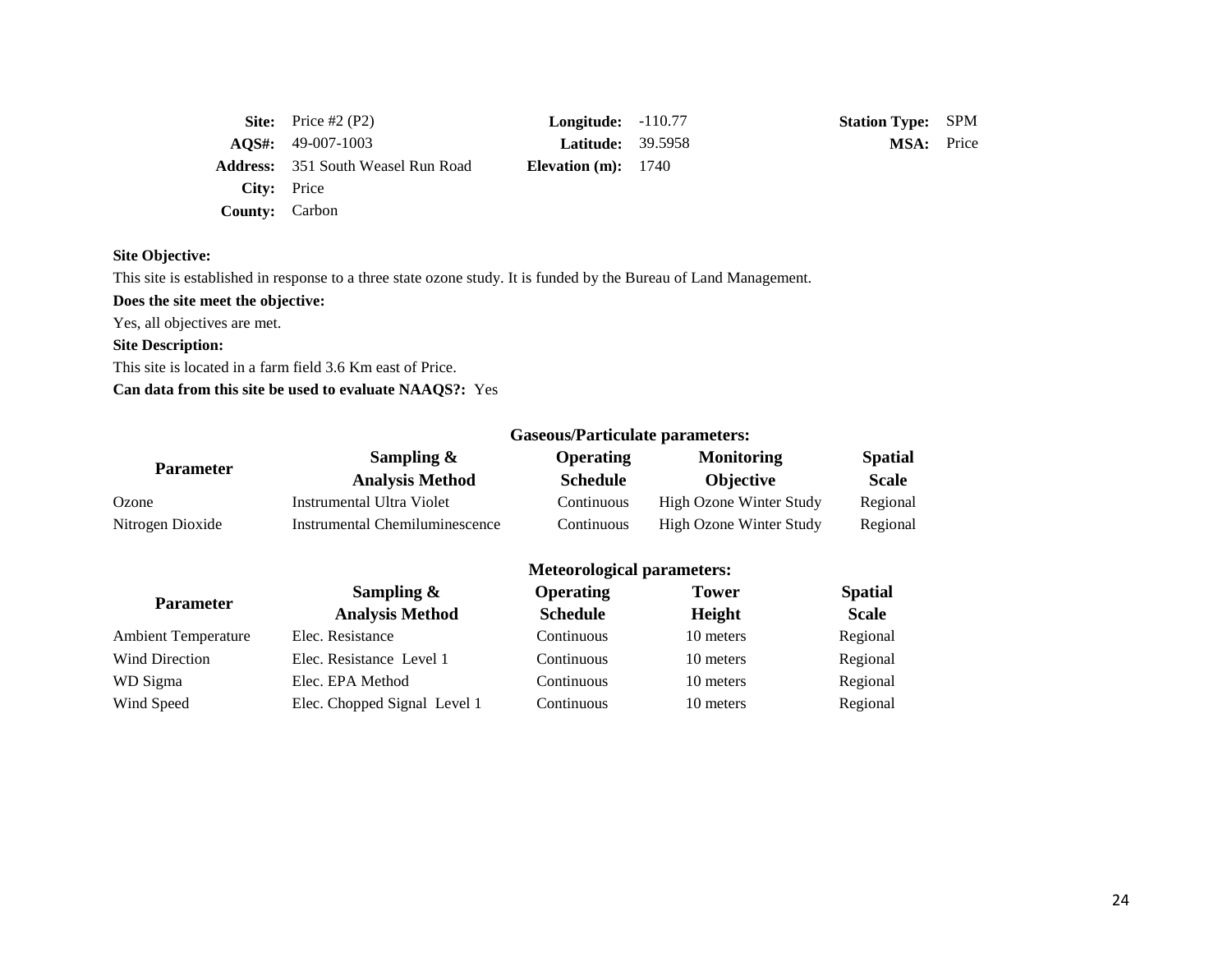| <b>Site:</b> Roosevelt (RS)           | <b>Longitude:</b> $-110.009$ | <b>Station Type: SPM</b> |  |
|---------------------------------------|------------------------------|--------------------------|--|
| $\textbf{AOS}_{1}: \quad 49-013-0002$ | <b>Latitude:</b> 40.2941     | MSA: NA                  |  |
| <b>Address:</b> 290 South 1000 West   | Elevation $(m): 1588$        |                          |  |
| <b>City:</b> Roosevelt                |                              |                          |  |
| <b>County:</b> Duchesne               |                              |                          |  |

This site is established to determine maximum ozone and PM2.5 concentrations in Duchesne County.

# **Does the site meet the objective:**

Yes, all objectives are met.

# **Site Description:**

The site is located in the city park North West section of Roosevelt.

# **Can data from this site be used to evaluate NAAQS?:** Yes

|                  |                                                              | <u>sast al premare palaments</u> |                            |                |  |  |
|------------------|--------------------------------------------------------------|----------------------------------|----------------------------|----------------|--|--|
| <b>Parameter</b> | Sampling $\&$                                                | <b>Operating</b>                 | <b>Monitoring</b>          | <b>Spatial</b> |  |  |
|                  | <b>Analysis Method</b>                                       | <b>Schedule</b>                  | <b>Objective</b>           | <b>Scale</b>   |  |  |
| Ozone            | Instrumental Ultra Violet                                    | Continuous                       | High Ozone Winter Study    | Regional       |  |  |
| Nitrogen Dioxide | Instrumental Chemiluminescence                               | Continuous                       | High Ozone Winter Study    | Regional       |  |  |
| PM2.5 Real Time  | Synchronized Hybrid Ambient Real Time<br>Particulate Monitor | Continuous                       | <b>Population Exposure</b> | Regional       |  |  |

# **Meteorological parameters:**

| <b>Parameter</b>           | Sampling $\&$<br><b>Analysis Method</b> | <b>Operating</b><br><b>Schedule</b> | <b>Tower</b><br>Height | <b>Spatial</b><br><b>Scale</b> |
|----------------------------|-----------------------------------------|-------------------------------------|------------------------|--------------------------------|
| <b>Ambient Temperature</b> | Elec. Resistance                        | Continuous                          | 10 meters              | Urban                          |
| <b>Wind Direction</b>      | Sonic Method                            | <b>Continuous</b>                   | 10 meters              | Urban                          |
| WD Sigma                   | Elec. EPA Method                        | Continuous                          | 10 meters              | Urban                          |
| Wind Speed                 | Sonic Method                            | Continuous                          | 10 meters              | Urban                          |
| <b>Relative Humidity</b>   | Elec. Thin Film                         | <b>Continuous</b>                   | 10 meters              | Urban                          |
| <b>Ambient Temperature</b> | Elec. Resistance                        | Continuous                          | 2 meters               | Urban                          |
| Temperature Difference     | <b>Math Channel</b>                     | Continuous                          | 10-2 meters            | Urban                          |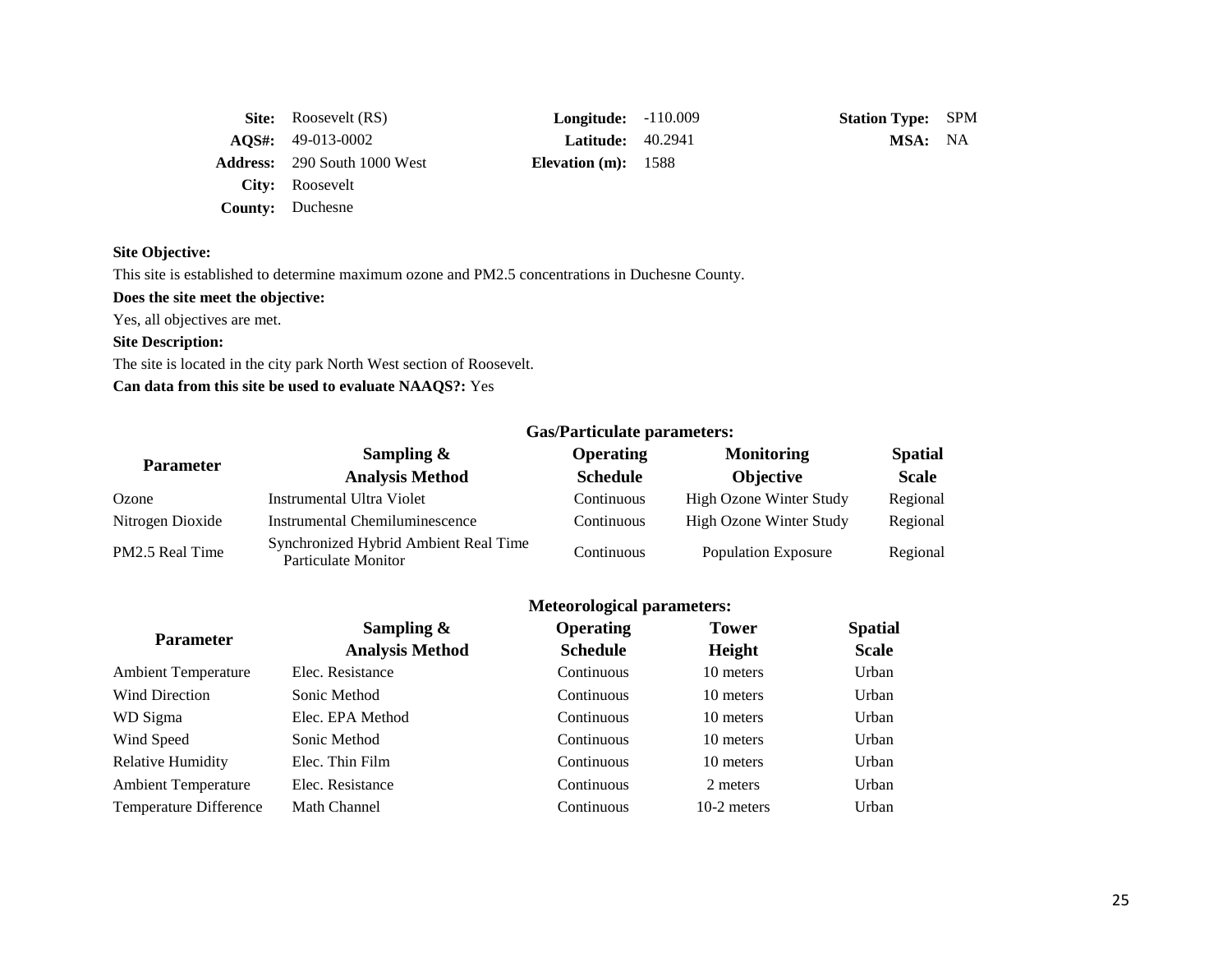| <b>Site:</b> Rose Park (RP)              | <b>Longitude:</b> $-111.9$ |  |
|------------------------------------------|----------------------------|--|
| $\textbf{AOS}_{4}: \quad 49-035-3010$    | <b>Latitude: 40.795</b>    |  |
| <b>Address:</b> 1354 West Goodwin Avenue | Elevation $(m): 1295$      |  |
| <b>City:</b> Salt Lake City              |                            |  |
| <b>County:</b> Salt Lake                 |                            |  |

**Station Type:** SLAMS **AQUE ACCES ADSOCITE ASSESS MSA:** Salt Lake City

#### **Site Objective:**

This site is established to better represent  $PM_{2.5}$  exposure in this area of Salt Lake City.

**Does the site meet the objective:**

Yes, all objectives are met.

# **Site Description:**

The site is located in the community of Rose Park at the north end of Salt Lake City, Salt Lake County.

**Can data from this site be used to evaluate NAAQS?:** Yes

| Parameter  | Sampling $\&$                 | <b>Operating</b> | <b>Monitoring</b>                 | <b>Spatial</b>                        |
|------------|-------------------------------|------------------|-----------------------------------|---------------------------------------|
|            | <b>Analysis Method</b>        | <b>Schedule</b>  | <b>Objective</b>                  | <b>Scale</b>                          |
| $PM_{2.5}$ | Manual Gravimetric            | Daily            | Population Exposure               | <b>SLAMS</b> -Population Neighborhood |
| $PM_{2.5}$ | Manual Gravimetric Co-located | 1 in 12 days     | Precision and Accuracy Assessment | <b>SLAMS</b> -Population Neighborhood |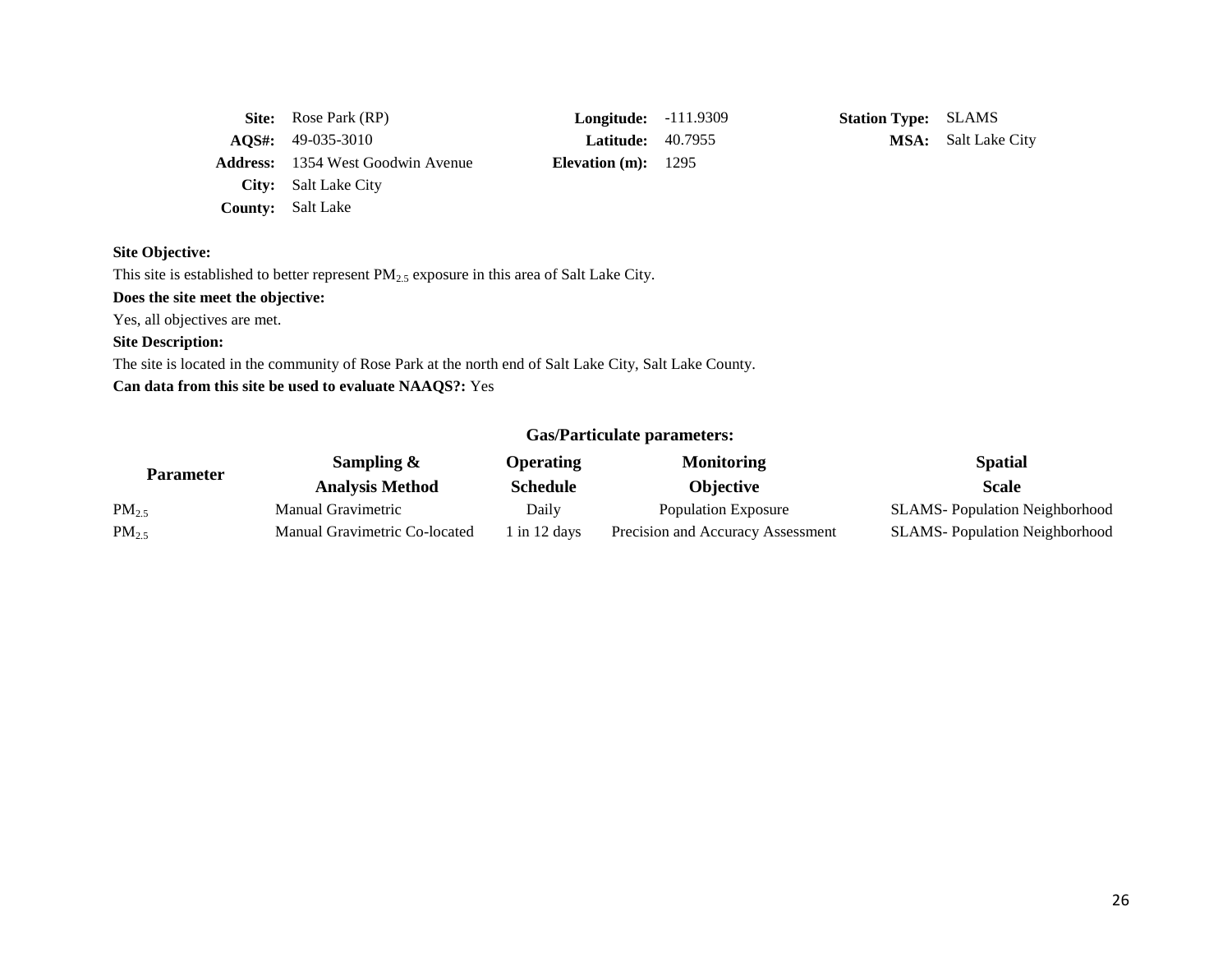| <b>Site:</b> Saltair (SA)            | <b>Longitude:</b> $-112.0$ |  |
|--------------------------------------|----------------------------|--|
| $AQS\#: 49-035-3005$                 | <b>Latitude:</b> $40.806$  |  |
| <b>Address:</b> 6640 West 1680 North | Elevation $(m)$ 1282       |  |
| <b>City:</b> Salt Lake City          |                            |  |
| <b>County:</b> Salt Lake             |                            |  |

**Station Type:** SPM **AQSE:** 49-035-3005 **MSA:** Salt Lake City

# **Site Objective:**

This site is established to collect meteorological information for air quality models.

# **Does the site meet the objective:**

Yes, all objectives are met.

# **Site Description:**

The site is located west of the Salt Lake Airport in Salt Lake County.

# **Can data from this site be used to evaluate NAAQS?:** No

|                            |                              | <b>Meteorological parameters:</b> |              |                |
|----------------------------|------------------------------|-----------------------------------|--------------|----------------|
| <b>Parameter</b>           | Sampling $\&$                | <b>Operating</b>                  | <b>Tower</b> | <b>Spatial</b> |
|                            | <b>Analysis Method</b>       | <b>Schedule</b>                   | Height       | <b>Scale</b>   |
| <b>Relative Humidity</b>   | Elec. Thin Film              | Continuous                        | 10 meters    | Urban          |
| <b>Solar Radiation</b>     | Elec. LiCor                  | Continuous                        | 2 meters     | Urban          |
| <b>Ambient Temperature</b> | Elec. Resistance             | Continuous                        | 10 meters    | Urban          |
| <b>Wind Direction</b>      | Elec. Resistance Level 1     | Continuous                        | 10 meters    | Urban          |
| WD Sigma                   | Elec. EPA Method             | Continuous                        | 10 meters    | Urban          |
| Wind Speed                 | Elec. Chopped Signal Level 1 | Continuous                        | 10 meters    | Urban          |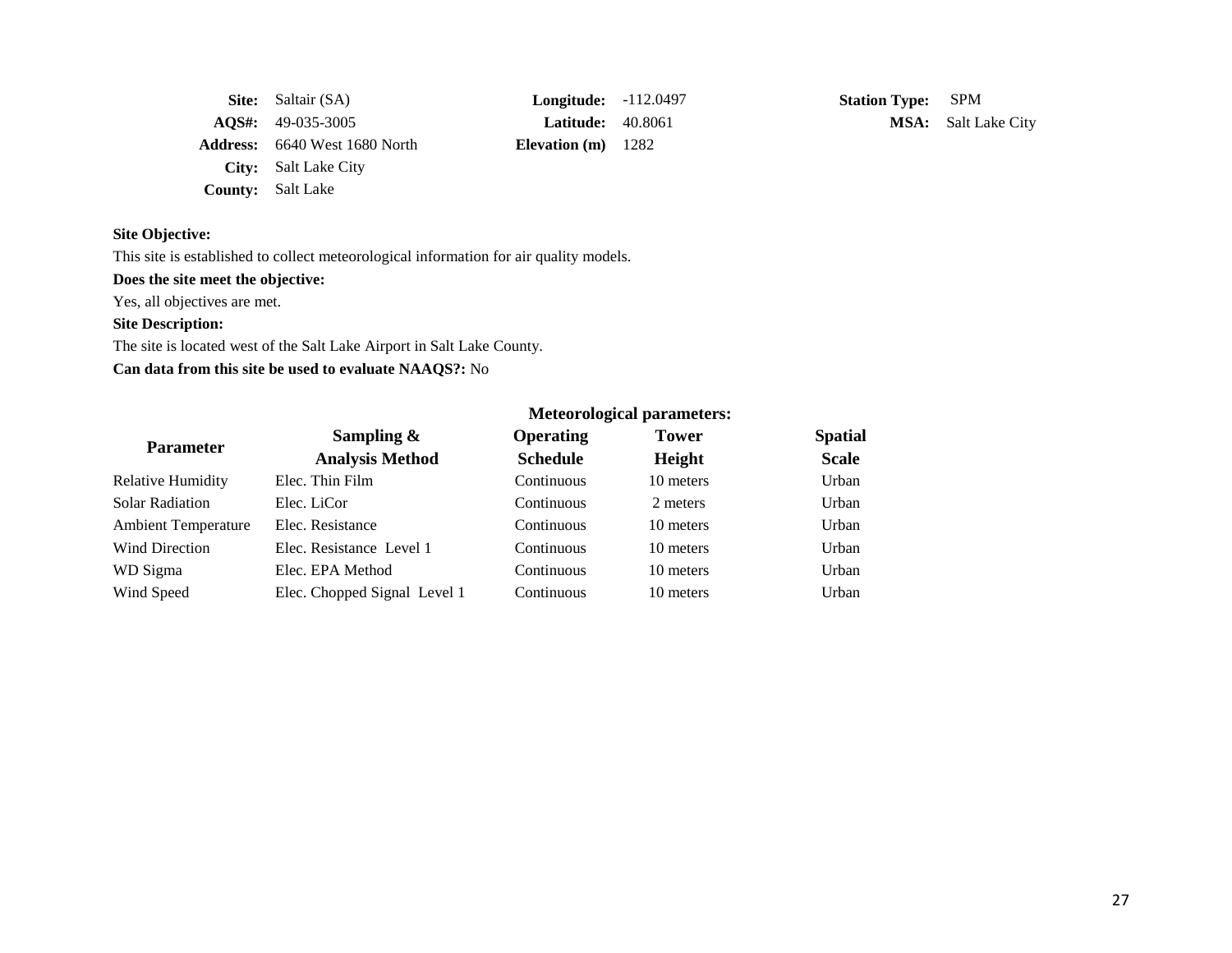|                      | <b>Site:</b> Smithfield (SM)                        | <b>Longitude:</b> -111.85194 |                            |
|----------------------|-----------------------------------------------------|------------------------------|----------------------------|
|                      | $\textbf{AOS}_{4}: \quad 49\text{-}005\text{-}0007$ |                              | <b>Latitude:</b> 41.842778 |
|                      | <b>Address:</b> 675 West 220 North                  | Elevation $(m): 1377$        |                            |
|                      | City: Smithfield                                    |                              |                            |
| <b>County:</b> Cache |                                                     |                              |                            |

Site established to replace Logan site and determine general population exposure.

**Does the site meet the objective:**

Yes, all objectives are met.

#### **Site Description:**

This site is located at Birch Creek Elementary School in Cache County. It is approximately 7 miles north of Logan. **Can data from this site be used to evaluate NAAQS?:** Yes

|                             |                                                              | $500$ as a creature parameters.     |                                   |                                       |
|-----------------------------|--------------------------------------------------------------|-------------------------------------|-----------------------------------|---------------------------------------|
|                             | Sampling $\&$                                                | <b>Operating</b>                    | <b>Monitoring</b>                 | <b>Spatial</b>                        |
| <b>Parameter</b>            | <b>Analysis Method</b>                                       | <b>Schedule</b>                     | <b>Objective</b>                  | <b>Scale</b>                          |
| Nitrogen Dioxide            | <b>Instrumental Chemiluminescence</b>                        | Continuous                          | <b>Population Exposure</b>        | <b>SLAMS-Population Neighborhood</b>  |
| Ozone                       | <b>Instrumental Ulta Violet</b>                              | Continuous                          | <b>Population Exposure</b>        | <b>SLAMS-Population Neighborhood</b>  |
| $PM_{2.5}$                  | Manual Gravimetric                                           | Daily                               | <b>Population Exposure</b>        | <b>SLAMS-Population Neighborhood</b>  |
| $PM_{2.5}$                  | Manual Gravimetric                                           | $1$ in 12 days                      | Precision and Accuracy Assessment | <b>SLAMS-Population Neighborhood</b>  |
| $PM_{2.5}$ Real Time        | Continuous Gravimetric                                       | Continuous                          | Air Quality Index                 | <b>SLAMS</b> -Population Neighborhood |
| PM <sub>2.5</sub> Real Time | Synchronized Hybrid Ambient Real Time<br>Particulate Monitor | Continuous                          | Air Quality Index                 | <b>SLAMS-Population Neighborhood</b>  |
| $PM_{10}$                   | Manual Gravimetric                                           | $1$ in $3$ days                     | <b>Population Exposure</b>        | <b>SLAMS-Population Neighborhood</b>  |
| $PM_{10}$                   | Manual Gravimetric Co-located                                | $1$ in 12 days                      | Precision and Accuracy Assessment | <b>SLAMS-Population Neighborhood</b>  |
| $PM_{10}$ Real Time         | Continuous Gravimetric                                       | Continuous                          | Air Quality Index                 | <b>SLAMS-Population Neighborhood</b>  |
|                             |                                                              | <b>Meteorological Parameters:</b>   |                                   |                                       |
| <b>Parameter</b>            | <b>Sampling &amp; Analysis Method</b>                        | <b>Operating</b><br><b>Schedule</b> | <b>Tower Height</b>               | <b>Spatial Scale</b>                  |
| <b>Relative Humidity</b>    | Elec. Thin Film                                              | Continuous                          | 10 meters                         | Urban                                 |
| <b>Solar Radiation</b>      | LiCor                                                        | Continuous                          | 10 meters                         | Urban                                 |
| <b>Ambient Temperature</b>  | Elec. Resistance                                             | Continuous                          | 10 meters                         | Urban                                 |
| <b>Wind Direction</b>       | Elec. Resistance Level 1                                     | Continuous                          | 10 meters                         | Urban                                 |
| WD Sigma                    | Elec. EPA Method                                             | Continuous                          | 10 meters                         | Urban                                 |

Wind Speed Elec. Chopped Signal Level 1 Continuous 10 meters Urban

#### **Gaseous/Particulate parameters:**

**Station Type:** SLAMS **MSA:** Logan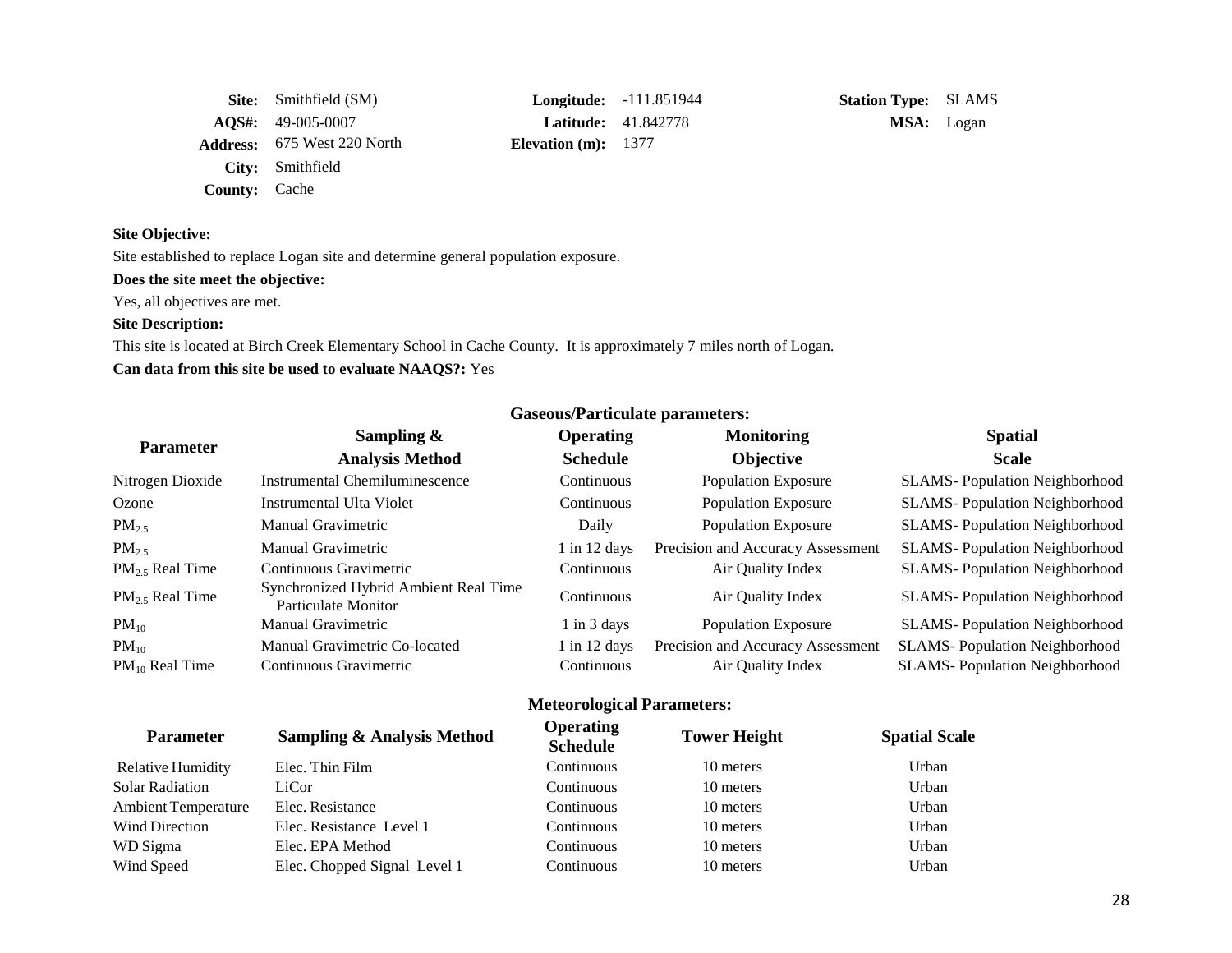|                     | <b>Site:</b> Spanish Fork (SF)      | <b>Longitude:</b> $-111.0$ |  |
|---------------------|-------------------------------------|----------------------------|--|
|                     | $\textbf{AOS}_{4}: 49-049-5010$     | <b>Latitude:</b> $40.13$   |  |
|                     | <b>Address:</b> 312 West 2050 North | Elevation $(m): 1380$      |  |
|                     | City: Spanish Fork                  |                            |  |
| <b>County:</b> Utah |                                     |                            |  |

**Example:** SLAMS **Station Type:** SLAMS

**Latitude:** 40.1364 **MSA:** Provo - Orem

# **Site Objective:**

This site is established to determine the boundary of the high ozone and PM<sub>2.5</sub> concentrations in Utah County.

# **Does the site meet the objective:**

Yes, all objectives are met.

## **Site Description:**

The site is located at the Spanish Fork airport in the city of Spanish Fork, Utah County.

# **Can data from this site be used to evaluate NAAQS?:** Yes

| <b>Gas/Particulate parameters:</b> |                           |                  |                            |                                      |
|------------------------------------|---------------------------|------------------|----------------------------|--------------------------------------|
| <b>Parameter</b>                   | Sampling $\&$             | <b>Operating</b> | <b>Monitoring</b>          | <b>Spatial</b>                       |
|                                    | <b>Analysis Method</b>    | <b>Schedule</b>  | <b>Objective</b>           | <b>Scale</b>                         |
| Ozone                              | Instrumental Ultra Violet | Continuous       | <b>Population Exposure</b> | <b>SLAMS-Population Neighborhood</b> |
| $PM_{2.5}$                         | <b>Manual Gravimetric</b> | 1 in 3 days      | <b>Population Exposure</b> | <b>SLAMS-Transport Regional</b>      |

|                            | Sampling $\&$                | <b>Operating</b> | <b>Tower</b> | <b>Spatial</b> |
|----------------------------|------------------------------|------------------|--------------|----------------|
| <b>Parameter</b>           | <b>Analysis Method</b>       | <b>Schedule</b>  | Height       | <b>Scale</b>   |
| <b>Ambient Temperature</b> | Elec. Resistance             | Continuous       | 10 meters    | Urban          |
| <b>Wind Direction</b>      | Elec. Resistance Level 1     | Continuous       | 10 meters    | Urban          |
| WD Sigma                   | Elec. EPA Method             | Continuous       | 10 meters    | Urban          |
| Wind Speed                 | Elec. Chopped Signal Level 1 | Continuous       | 10 meters    | Urban          |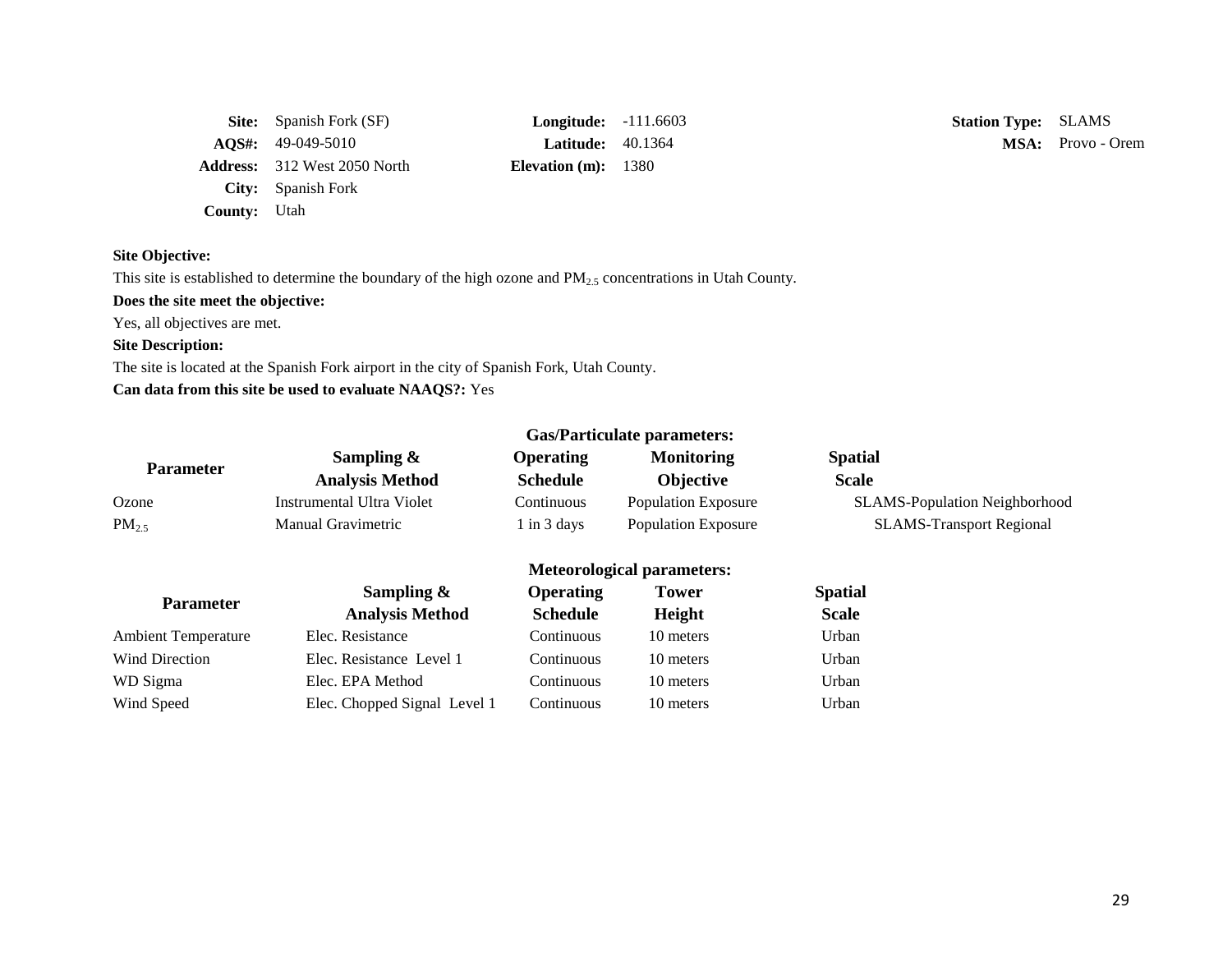|                      | <b>Site:</b> Syracuse (SY)            | <b>Longitude:</b> -112.1185 |  |
|----------------------|---------------------------------------|-----------------------------|--|
|                      | $\textbf{AOS}_{4}: \quad 49-011-6002$ | <b>Latitude:</b> $41.0886$  |  |
|                      | <b>Address:</b> 4700 West 1700 South  | Elevation $(m): 1284$       |  |
|                      | City: Syracuse                        |                             |  |
| <b>County:</b> Davis |                                       |                             |  |

**Station Type:** SPM **MSA:** Ogden-Clearfield

# **Site Objective:**

This site is established to collect meteorological information for air quality models.

# **Does the site meet the objective:**

Yes, all objectives are met.

# **Site Description:**

The site is located in the city of Syracuse near the causeway to Antelope Island State Park, Davis County. **Can data from this site be used to evaluate NAAQS?:** No

| <b>Parameter</b>           | Sampling $\&$                | <b>Operating</b> | <b>Tower</b>  | <b>Spatial</b> |  |
|----------------------------|------------------------------|------------------|---------------|----------------|--|
|                            | <b>Analysis Method</b>       | <b>Schedule</b>  | <b>Height</b> | <b>Scale</b>   |  |
| <b>Relative Humidity</b>   | Elec. Thin Film              | Continuous       | 10 meters     | Urban          |  |
| <b>Ambient Temperature</b> | Elec. Resistance             | Continuous       | 10 meters     | Urban          |  |
| Wind Direction             | Elec. Resistance Level 1     | Continuous       | 10 meters     | Urban          |  |
| WD Sigma                   | Elec. EPA Method             | Continuous       | 10 meters     | Urban          |  |
| Wind Speed                 | Elec. Chopped Signal Level 1 | Continuous       | 10 meters     | Urban          |  |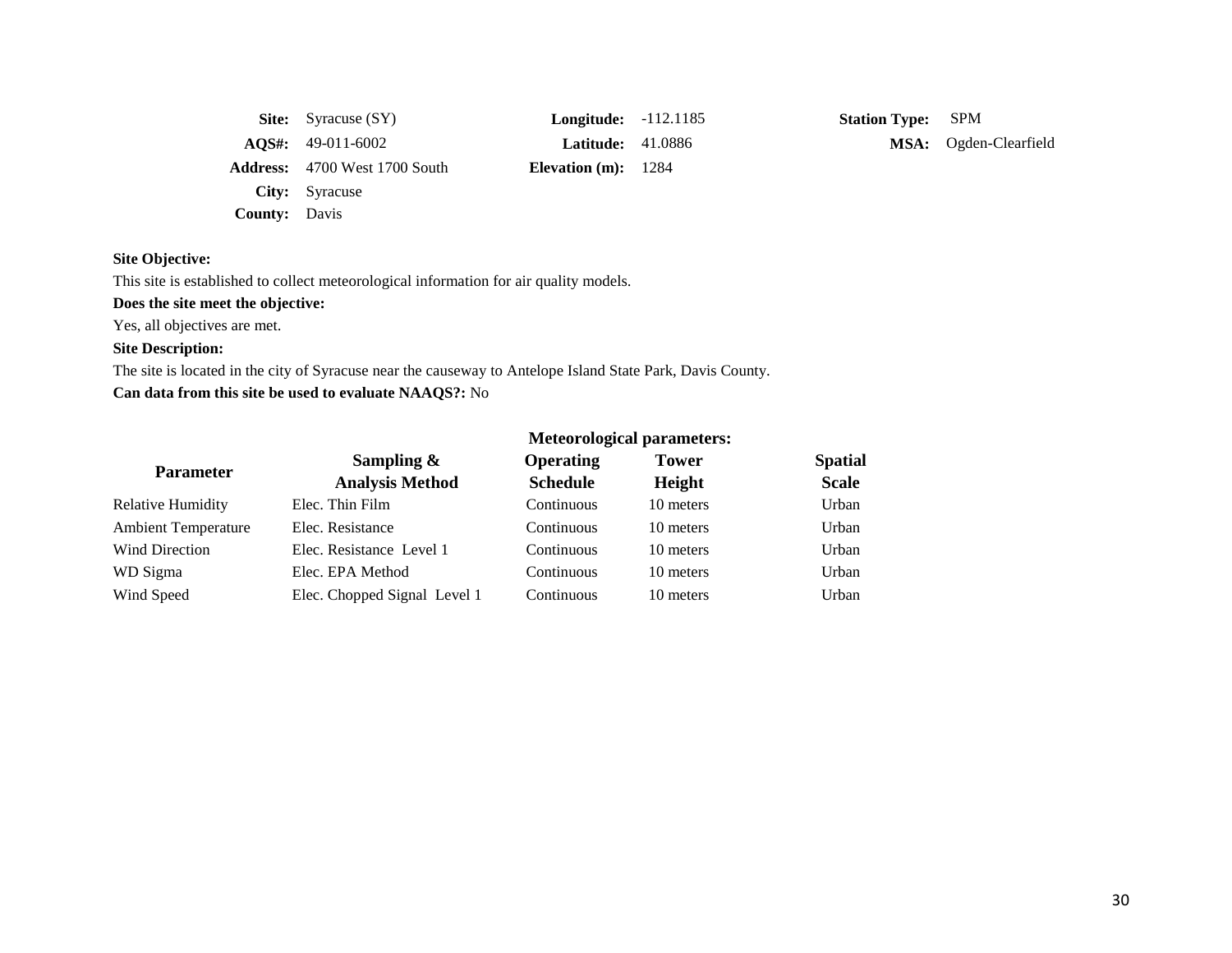|                       | <b>Site:</b> Vernal $(V4)$          | <b>Longitude:</b> -109.560733 | <b>Station Type: SLAMS</b> |  |
|-----------------------|-------------------------------------|-------------------------------|----------------------------|--|
|                       | $\text{AOS}_{4}$ : 49-047-1003      | <b>Latitude:</b> 40.464971    | MSA: NA                    |  |
|                       | <b>Address:</b> 628 North 1700 West | Elevation $(m)$ : 1667        |                            |  |
|                       | City: Vernal                        |                               |                            |  |
| <b>County:</b> Uintah |                                     |                               |                            |  |

This site is established was set up in response to an ozone study.

# **Does the site meet the objective:**

Yes, all objectives are met.

# **Can data from this site be used to evaluate NAAQS?:** Yes

|                  |                           | Gaseous/Particulate parameters |                         |                                  |  |
|------------------|---------------------------|--------------------------------|-------------------------|----------------------------------|--|
| <b>Parameter</b> | Sampling $\&$             | <b>Operating</b>               | Tower                   | <b>Spatial</b>                   |  |
|                  | <b>Analysis Method</b>    | <b>Schedule</b>                | Height                  | <b>Scale</b>                     |  |
| Ozone            | Instrumental Ultra Violet | Continuous                     | High Winter Ozone Study | Regional                         |  |
| Nitrogen Dioxide | Instrumental Ultra Violet | Continuous                     | High Winter Ozone Study | Regional                         |  |
| PM2.5 Real Time  | Instrumental Ultra Violet | <b>Continuous</b>              | Air Quality Index       | SLAMS-Population<br>Neighborhood |  |
|                  |                           | Meteorological parameters:     |                         |                                  |  |

|  |  |  | <b>Meteorological parameters:</b> |
|--|--|--|-----------------------------------|
|--|--|--|-----------------------------------|

|                            | Sampling $\&$                | <b>Operating</b> | <b>Tower</b> | <b>Spatial</b> |
|----------------------------|------------------------------|------------------|--------------|----------------|
| <b>Parameter</b>           | <b>Analysis Method</b>       | <b>Schedule</b>  | Height       | <b>Scale</b>   |
| <b>Relative Humidity</b>   | Elec. Thin Film              | Continuous       | 10 meters    | Regional       |
| <b>Ambient Temperature</b> | Elec. Resistance             | Continuous       | 10 meters    | Regional       |
| <b>Wind Direction</b>      | Elec. Resistance Level 1     | Continuous       | 10 meters    | Regional       |
| WD Sigma                   | Elec. EPA Method             | Continuous       | 10 meters    | Regional       |
| Wind Speed                 | Elec. Chopped Signal Level 1 | Continuous       | 10 meters    | Regional       |
| Barometric pressure        | <b>Pressure Transducer</b>   | Continuous       | 2 meters     | Regional       |
|                            |                              |                  |              |                |